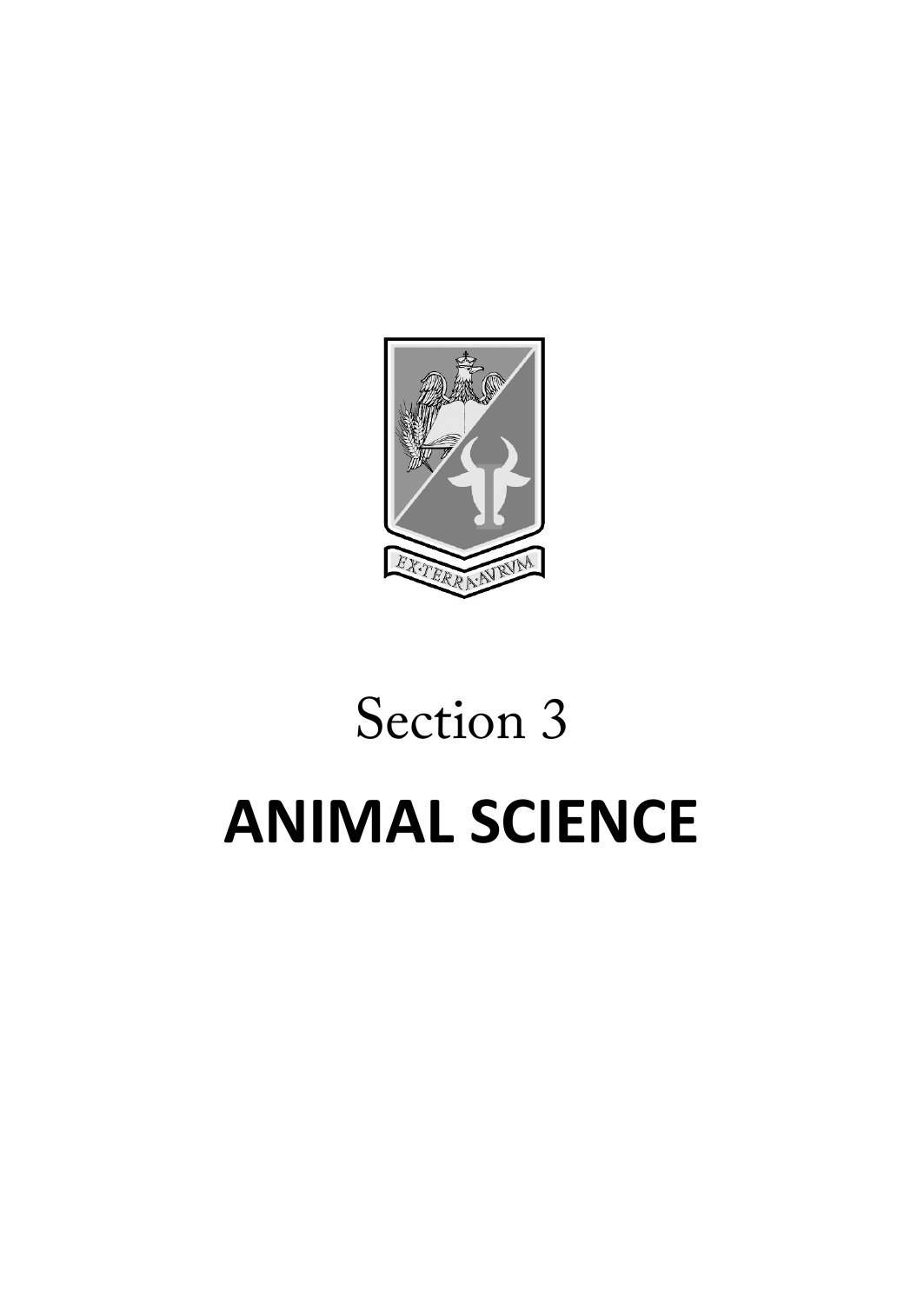#### **SCIENTIFIC COMMITTEE OF ANIMAL SCIENCE SECTION**

- Stelian ACATINCĂI University of Agricultural Sciences and Veterinary Medicine of Banat, Timişoara, Romania
- Vasco A.P. CADAVEZ Departamento de Ciência Animal & Centro de Investigação de Montanha (CIMO), Escola Superior Agrária, Instituto Politécnico de Bragança - Portugal
- Mioara COSTACHE S.C.D.P. Nucet, Romania
- Cătălin DRAGOMIR National Research-Development Institute for Animal Biology and Nutrition - Baloteşti, Romania
- Nicolae EREMIA State Agrarian University of Moldova, Chişinău, Republic of Moldova
- Horia GROSU University of Agronomic Sciences and Veterinary Medicine of Bucharest, Romania
- Armagan HAYIRLI Ataturk University, Erzurum, Turkey
- Mostafa A.R. IBRAHIM University of Kafrelsheikh, Egipt
- Ondrej KADLECÍK Slovak Agricultural University Nitra, Slovakia
- Yusuf KONCA Erciyes University, Kayseri, Turkey
- Monica Paula MARIN University of Agronomic Sciences and Veterinary Medicine of Bucharest, Romania
- Carmen Georgeta NICOLAE University of Agronomic Sciences and Veterinary Medicine of Bucharest, Romania
- Mircea POP University of Agronomic Sciences and Veterinary Medicine of Iasi, Romania
- Agatha POPESCU University of Agronomic Sciences and Veterinary Medicine of Bucharest, Romania
- Elena POPESCU-MICLOŞANU University of Agronomic Sciences and Veterinary Medicine of Bucharest, Romania
- Sri Bandiati Komar PRAJOGA Padjadjaran University Bandung, Indonesia
- Paul Rodian TĂPĂLOAGĂ University of Agronomic Sciences and Veterinary Medicine of Bucharest, Romania
- Ilie VAN The Academy of Agricultural and Forestry Sciences Gheorghe Ionescu-Şişeşti Bucharest, Romania
- Livia VIDU University of Agronomic Sciences and Veterinary Medicine of Bucharest, Romania
- Khalid Hamid HASSAN University of Diyala, Irak

#### **ORGANIZING COMMITTEE OF ANIMAL SCIENCE SECTION**

- Prof. Gheorghe Emil MĂRGINEAN
- Prof. Monica Paula MARIN
- Prof. Ph.D. Livia VIDU
- Prof. Dumitru DRĂGOTOIU
- Prof. Ioan CUSTURĂ
- Lect. Elena POGURSCHI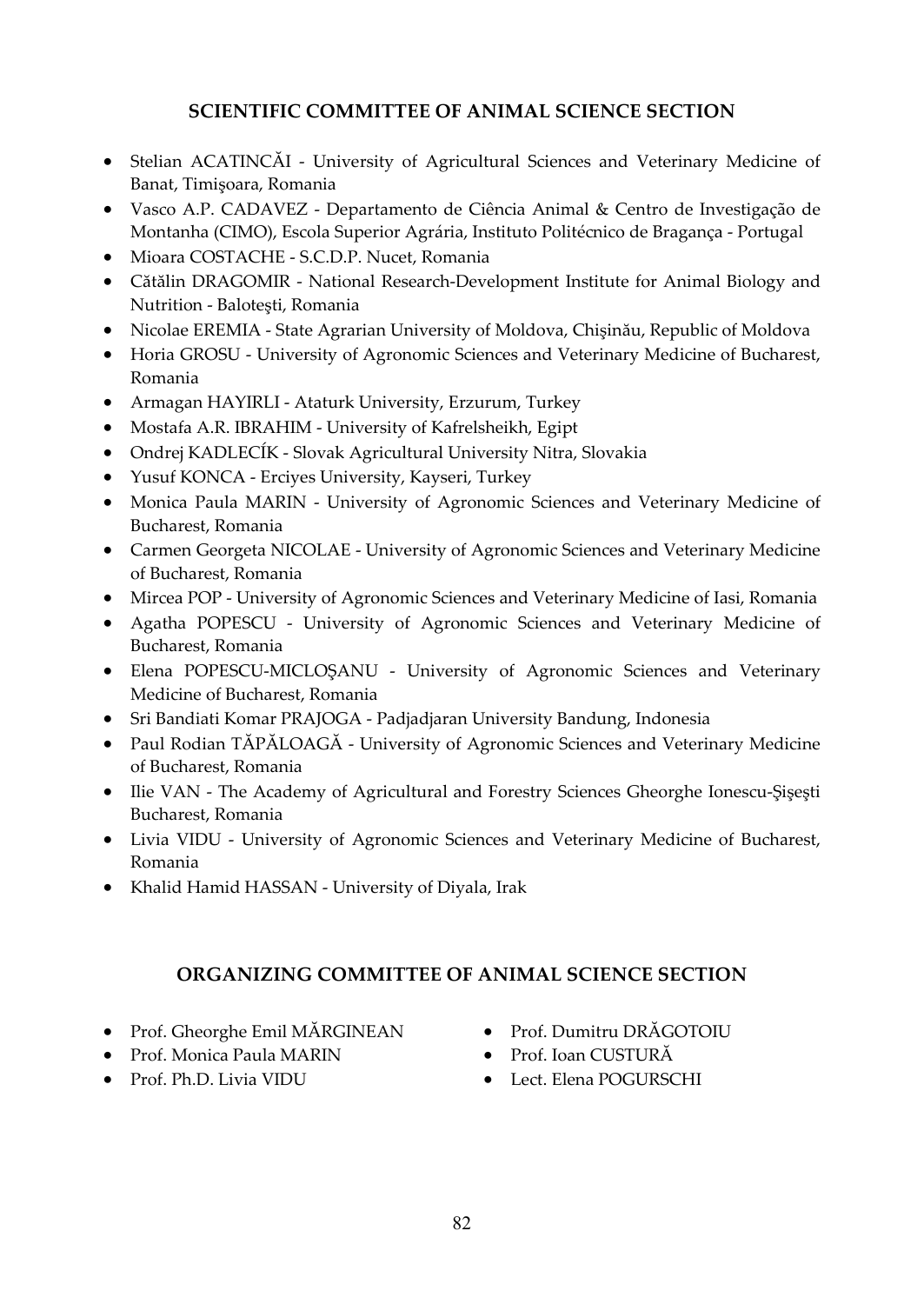## **FRIDAY, JUNE 03, 2022 Building A – Faculty of Animal Productions Engineering and Management**

| $08:00 - 09:00$ | Registration of participants                                                                                                                          | Building A, 2nd floor,<br>A II a Amphitheatre      |
|-----------------|-------------------------------------------------------------------------------------------------------------------------------------------------------|----------------------------------------------------|
| $09:00 - 09:15$ | Opening of the Conference Section<br>Prof. Gheorghe Emil MĂRGINEAN,<br>Dean of the Faculty of Animal Productions<br><b>Engineering and Management</b> | Building A, 2nd floor,<br>A II a Amphitheatre      |
| $09:15 - 10:15$ | Oral paper presentations:<br>Session Technologies of animal husbandry                                                                                 | Building A, 2nd floor,<br>A II a Amphitheatre      |
| $10:15 - 11:00$ | Oral paper presentations:<br>Session Wild life management,<br>fishery and aquaculture                                                                 | Building A, 2nd floor,<br>A II a Amphitheatre      |
| $11:00 - 11:30$ | Coffee break                                                                                                                                          | Building A, 2nd floor,<br>A II 102 room            |
|                 | Poster display and viewing                                                                                                                            | Building A, 2 <sup>nd</sup> floor,<br>Central Hall |
| $11:30 - 12:45$ | Oral paper presentations:<br>Session Technologies of the agro food<br>products processing                                                             | Building A, 2nd floor,<br>A II a Amphitheatre      |
| $11:30 - 12:40$ | Oral paper presentations:<br><b>Session Genetics and breeding</b>                                                                                     | Building A, 3rd floor,<br>A III 136 Amphitheatre   |
| $12:40 - 13:10$ | Oral paper presentations:<br>Session Reproduction, physiology, anatomy                                                                                | Building A, 3rd floor,<br>A III 136 Amphitheatre   |
| $13:10 - 17:00$ | Oral paper presentations:<br><b>Nutrition</b>                                                                                                         | Building A, 3rd floor,<br>A III 136 Amphitheatre   |
| $13:30 - 14:30$ | Lunch                                                                                                                                                 |                                                    |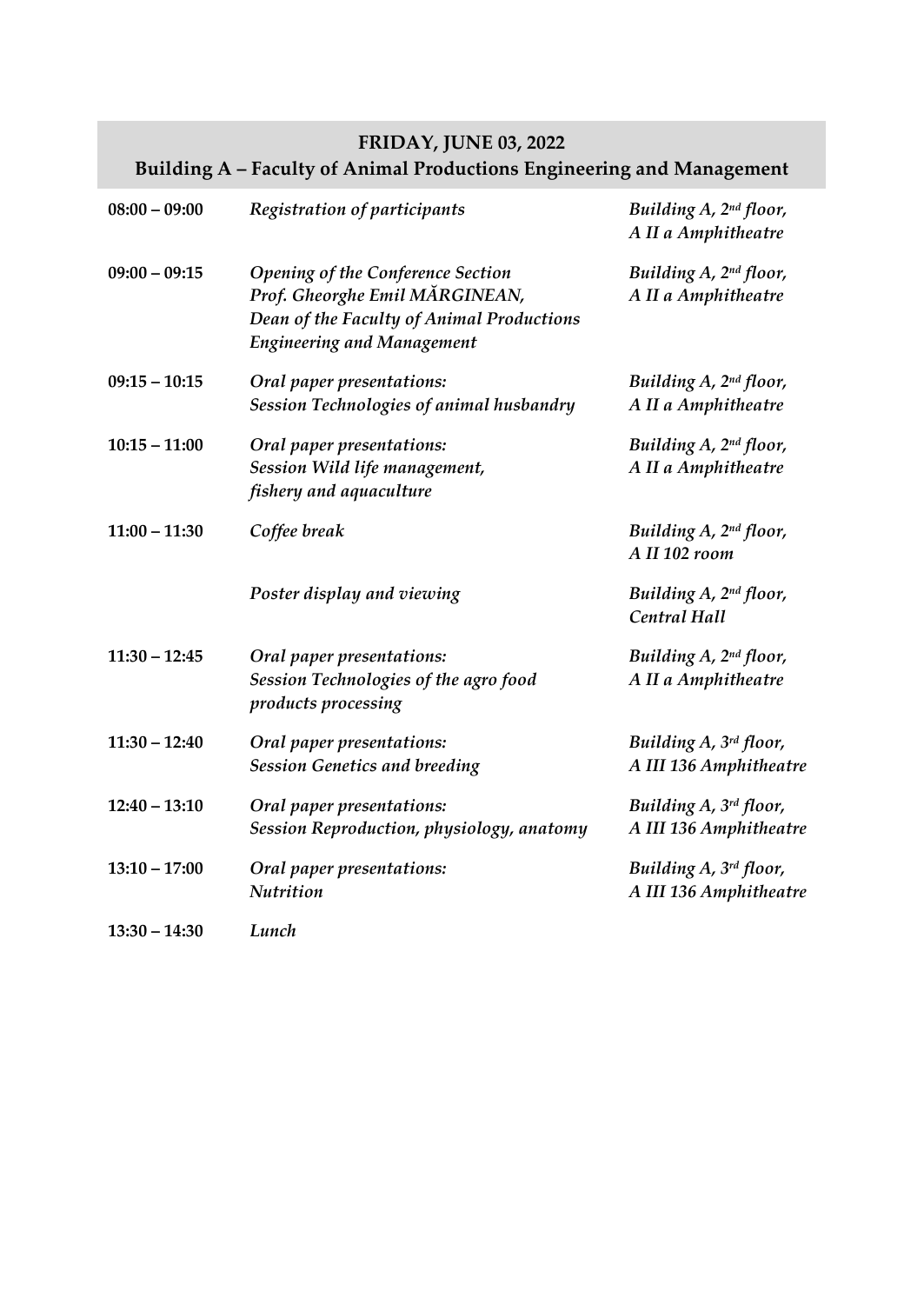# **DETAILED PROGRAMME SECTION 3 – ANIMAL SCIENCE**

## **ORAL PRESENTATIONS**

## **SESSION TECHNOLOGIES OF ANIMAL HUSBANDRY**

#### *Session Chair: Prof. Dr. Livia VIDU*

#### **Time: 09:15 – 10:15**

| <b>Time</b>     | <b>Authors</b>                                                                                                                                             | <b>Paper Title</b>                                                                                                                                               |
|-----------------|------------------------------------------------------------------------------------------------------------------------------------------------------------|------------------------------------------------------------------------------------------------------------------------------------------------------------------|
| 09:15-09:25     | Antonia Katharina RUCKLI,<br>Sabine DIPPEL,<br>Juliane HELMERICHS,<br>Carmen HUBBARD,<br>Camilla MUNSTERHJELM,<br>Herman VERMEER,<br><b>Christine LEEB</b> | ANIMAL WELFARE AND ITS<br><b>ASSOCIATIONS WITH FARM SIZE</b><br><b>AND STOCKMANSHIP</b><br><b>CHARACTERISTICS ON EUROPEAN</b><br>BREEDING-TO-FINISHING PIG FARMS |
| 09:25-09:35     | Dragoș Florin MANEA,<br>Răzvan Mihail RADU-RUSU,<br>Marius DOLIS,<br>Gherasim NACU,<br>Vasile MACIUC                                                       | STUDY ON THE OFFICIAL<br>PERFORMANCE CONTROL<br>FOR MEAT PRODUCTION OF<br><b>ABERDEEN ANGUS CATTLE</b><br><b>BREED IN ROMANIA</b>                                |
| 09:35-09:45     | Dănuț Nicolae ENEA,<br>Dorin Dănuț COLCERI,<br>Gheorghe Emil MĂRGINEAN,<br>Livia VIDU                                                                      | RESEARCH ON THE IMPORTANCE OF<br>UREA AT DAIRY COWS AND ITS<br><b>DYNAMICS</b>                                                                                   |
| 09:45-09:55     | Tuti WIDJASTUTI,<br>Dani GARNIDA,<br>Endang SUJANA                                                                                                         | PERFORMANCE OF NATURE<br><b>CHICKEN WAS GIVEN RATION</b><br><b>CONTAINING MEAL OF BREAD</b><br><b>WASTE</b>                                                      |
| 09:55-10:05     | Meity SOMPIE,<br>Juliance Wiesje PONTO,<br>Rita TINANGON                                                                                                   | THE EFFECT OF ADDING CHICKEN<br><b>CLAW GELATIN ON THE</b><br>PHYSICOCHEMICAL AND<br>ORGANOLEPTIK TEST OF MEATBALLS<br>FROM CULLED LAYER CHICKEN                 |
| $10:05 - 10:15$ | <i><b>Ouestions &amp; Answers session</b></i>                                                                                                              |                                                                                                                                                                  |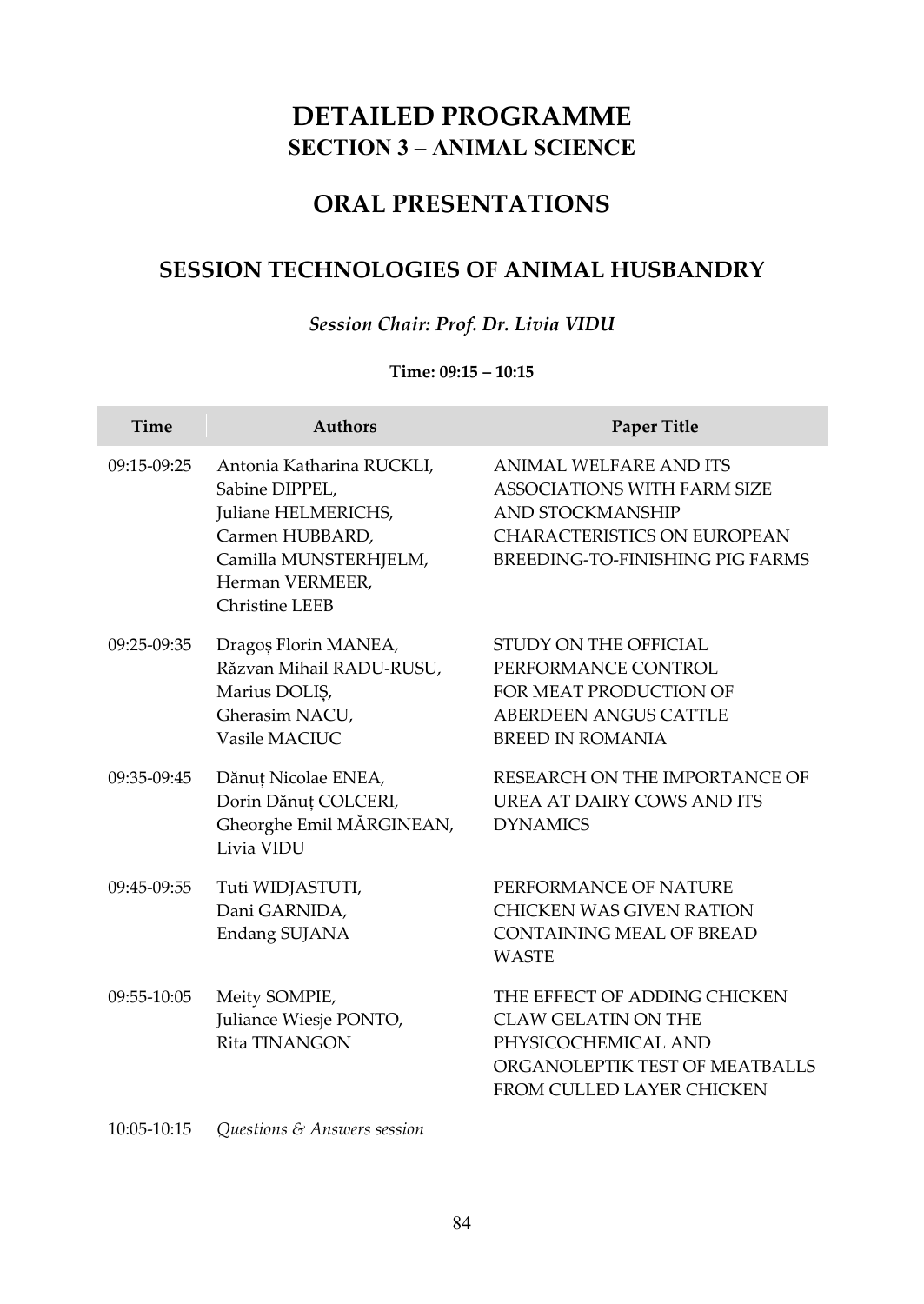# **SESSION WILD LIFE MANAGEMENT, FISHERY AND AQUACULTURE**

## *Session Chair: Prof. Dr. Carmen Georgeta NICOLAE*

#### **Time: 10:15 – 11:00**

| Time          | <b>Authors</b>                                                                                                                                          | Paper Title                                                                                                                                                                                                                            |
|---------------|---------------------------------------------------------------------------------------------------------------------------------------------------------|----------------------------------------------------------------------------------------------------------------------------------------------------------------------------------------------------------------------------------------|
| $10:15-10:25$ | Magda NENCIU, Victor NIȚĂ,<br>Carmen NICOLAE, Bilal AKBULUT                                                                                             | <b>BOOSTING BIOMASS GAIN</b><br>AND MEAT QUALITY OF<br><b>RAINBOW TROUT</b><br>ONCORHYNCHUS MYKISS<br>(WALBAUM, 1792) - AN<br>APPROACH FOR FOSTERING<br>ROMANIAN AQUACULTURE                                                           |
| 10:25-10:35   | Minodora MANU,<br>Ciprian Constantin BÎRSAN,<br>Luiza Silvia CHIRIAC,<br>Marilena ONETE                                                                 | <b>ACAROLOGICAL</b><br>CHARACTERISATION (ACARI:<br>MESOSTIGMATA) OF AN<br>URBAN GREEN AREA IN<br><b>BUCHAREST, ROMANIA</b>                                                                                                             |
| 10:35-10:45   | George-Cătălin MUNTEAN,<br>Călin LAȚIU, Paul UIUIU,<br>Radu CONSTANTINESCU,<br>Vioara MIREȘAN, Tudor PAPUC,<br>Daniel COCAN                             | LENGTH-WEIGHT<br><b>RELATIONSHIPS OF THE</b><br>MONKEY GOBY (NEOGOBIUS<br>FLUVIATILIS, PALLAS, 1814)<br>FROM THE SOMES RIVER<br><b>CATCHMENT</b>                                                                                       |
| 10:45-10:55   | Călin LAȚIU,<br>Radu CONSTANTINESCU,<br>Vioara MIREȘAN,<br>Alexandru-Sabin NICULA,<br>Diana Elena DUMITRAȘ,<br>Tudor PAPUC, Paul UIUIU,<br>Daniel COCAN | LENGTH-WEIGHT<br><b>RELATIONSHIPS AND FULTON</b><br>CONDITION FACTOR (K) OF<br>FRESHWATER FISH SPECIES<br>FROM THE RUSCOVA RIVER,<br><b>SPAWNING GROUND OF</b><br>DANUBE SALMON HUCHO<br>HUCHO, LINNAEUS, 1758<br>(PISCES: SALMONIDAE) |
| 10:55-11:00   | <i><b>Ouestions &amp; Answers session</b></i>                                                                                                           |                                                                                                                                                                                                                                        |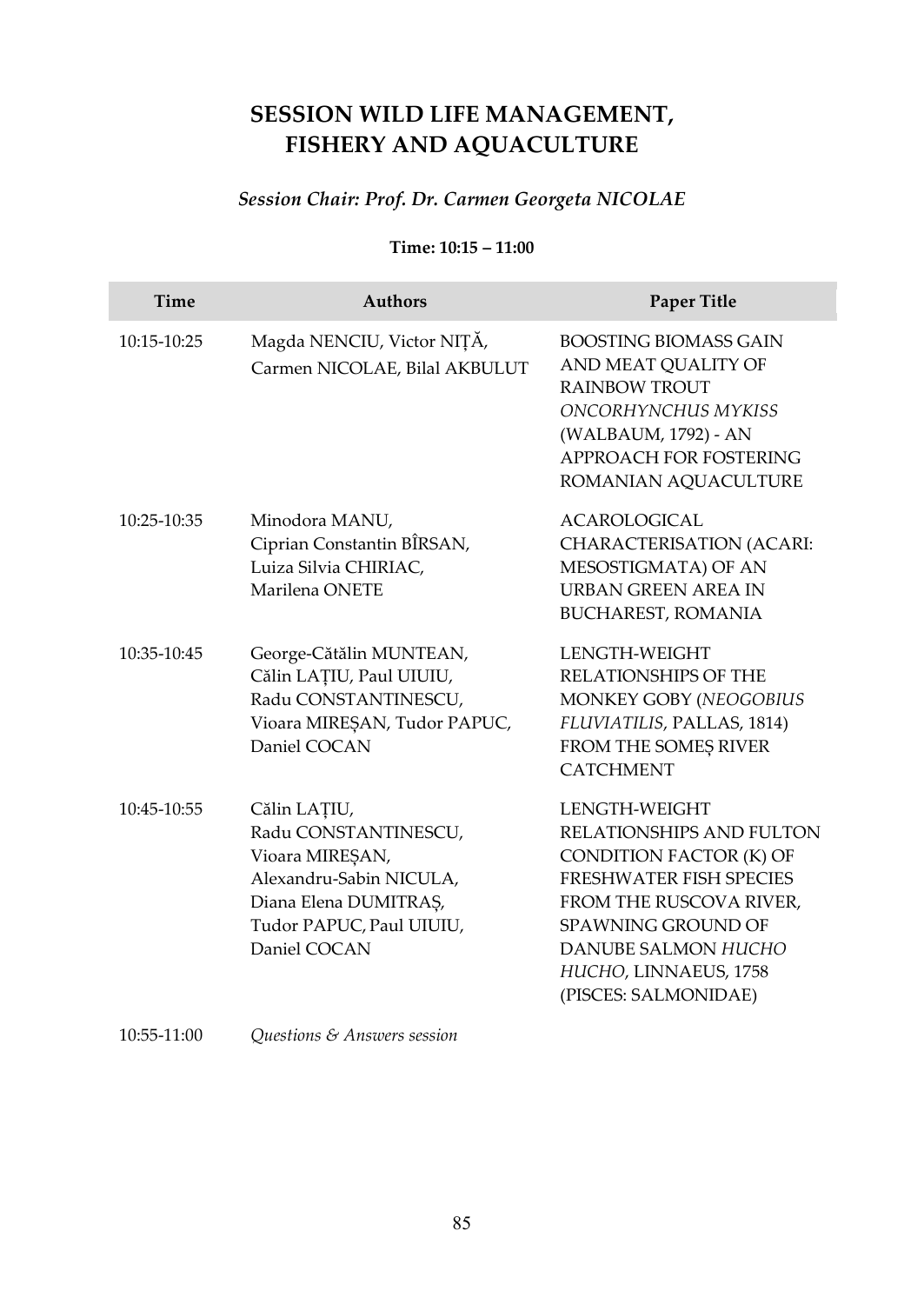# **SESSION TECHNOLOGIES OF THE AGRO FOOD PRODUCTS PROCESSING**

#### *Session Chair: Lect. Dr. Gratziela Victoria BAHACIU*

#### **Time: 11:30 – 12:45**

| Time          | <b>Authors</b>                                                                                              | Paper Title                                                                                                                                                                                 |
|---------------|-------------------------------------------------------------------------------------------------------------|---------------------------------------------------------------------------------------------------------------------------------------------------------------------------------------------|
| 11:30-11:40   | Elena POGURSCHI,<br>Oana Margarita GHIMPETEANU,<br>Carmen PETCU,<br>Tomita DRAGOTOIU,<br>Andreea Ioana RUSU | <b>ANTIBIOTIC RESIDUES IN MILK</b><br>AND ASSESSMENT OF HUMAN<br><b>HEALTH RISK IN ROMANIA</b>                                                                                              |
| $11:40-11:50$ | Nela DRAGOMIR,<br>Gratziela Victoria BAHACIU                                                                | STUDIES REGARDING MARKET<br><b>TRENDS A GLUTEN-FREE ORGANIC</b><br><b>PRODUCTS</b>                                                                                                          |
| 11:50-12:00   | Nela DRAGOMIR,<br>Gratziela Victoria BAHACIU,<br>Daniela IANITCHI,<br>Nicoleta DEFTA                        | RESEARCH ON OBTAINING<br>COOKIES WITH AMARANTH FLOUR<br>AND ORGANIC PUMPKIN PULP                                                                                                            |
| 12:00-12:10   | Gratziela Victoria BAHACIU,<br>Nela DRAGOMIR,<br>Carmen Georgeta NICOLAE                                    | STUDY ON THE INCIDENCE OF<br><b>GLUTEN INTOLERANCE</b><br><b>ASSOCIATED DISEASES WITH</b><br><b>CONSUMPTION OF AGLUTENIC</b><br><b>FOODS</b>                                                |
| 12:10-12:20   | Meity SOMPIE,<br>Wisje PONTO                                                                                | THE CHARACTERISTICS OF<br>COWSKIN GELATIN PRODUCED<br><b>FROM CURING ACETIC ACID</b><br><b>CONCENTRATION</b>                                                                                |
| 12:20-12:30   | Friets RATULANGI,<br>Jeanette SOPUTAN,<br>Siane RIMBING,<br>Delly RUMONDOR                                  | STUDY OF ADDITION OF PURPLE<br>SWEET POTATO FLOUR (IPOMOEA<br><b>BATATAS L.) ON ANTIOXIDANT</b><br><b>ACTIVITY AND QUALITY</b><br><b>CHEMISTRY OF CHICKEN NUGGETS</b><br>AS FUNCTIONAL FOOD |

12:30-12:45 *Questions & Answers session*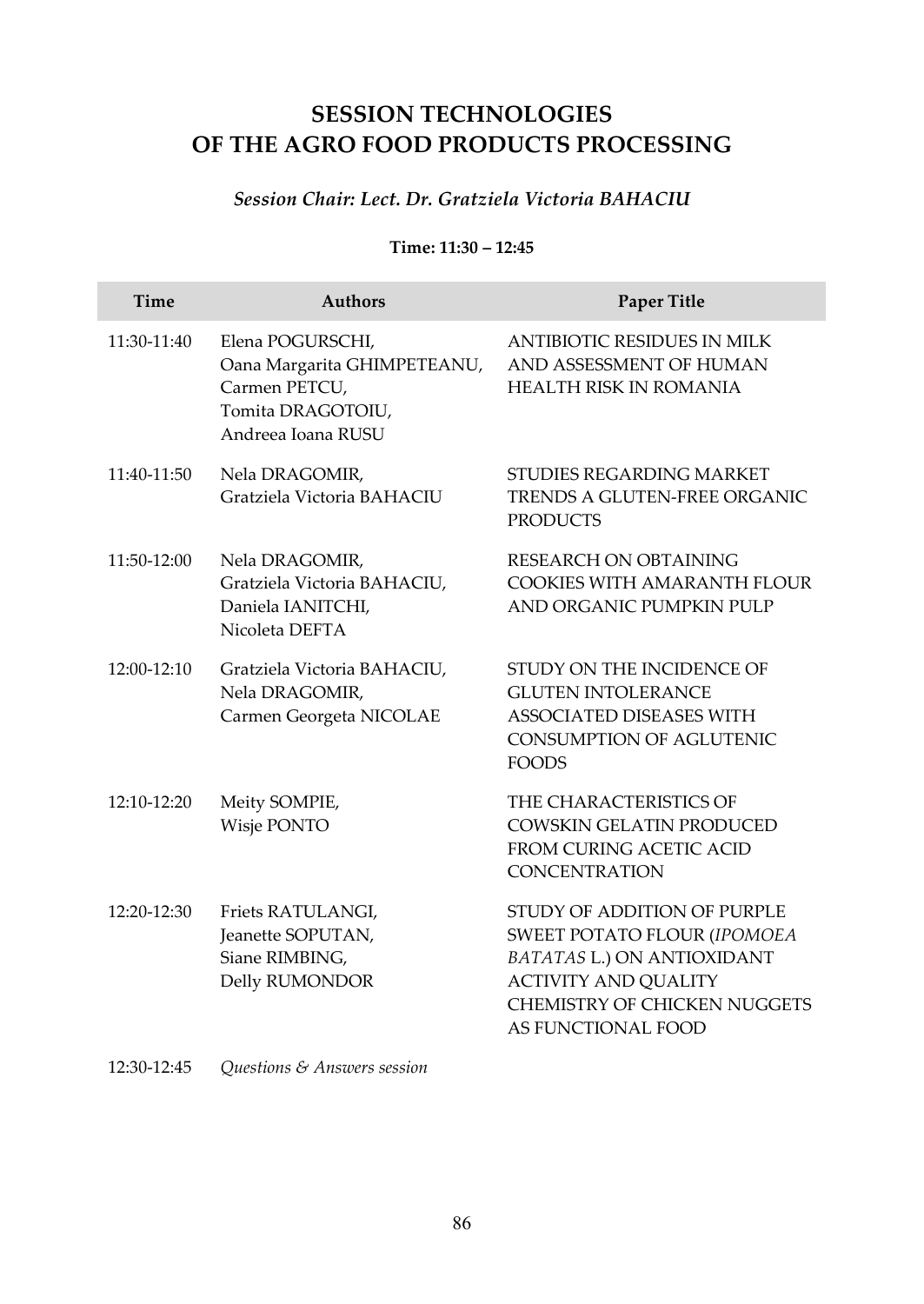## **SESSION GENETICS AND BREEDING**

## *Session Chair: Assoc. Prof. Dr. Răzvan POPA*

#### **Time: 11:30 – 12:40**

| <b>Time</b> | <b>Authors</b>                                                                                                              | Paper Title                                                                                                                                                     |
|-------------|-----------------------------------------------------------------------------------------------------------------------------|-----------------------------------------------------------------------------------------------------------------------------------------------------------------|
| 11:30-11:40 | Valentina CEBOTARI,<br>Ion BUZU                                                                                             | <b>CONSERVATION AND</b><br><b>VALORISATION OF BEE SPECIES</b><br>APIS MELLIFERA CARPATICA IN<br><b>CONTEXT CLIMATE CHANGE</b>                                   |
| 11:40-11:50 | <b>Ion BUZU</b>                                                                                                             | THE INFLUENCE OF<br><b>HYPODYNAMICS ON SOME</b><br>PARTICULARITIES INTERIOR OF<br><b>SHEEP KARAKUL</b>                                                          |
| 11:50-12:00 | Corneliu-Ion NEACSU,<br>Alexandru-Gabriel VARTIC,<br>Oana-Corina DORDESCU,<br>Petru-Gabriel VICOVAN,<br>Camelia-Zoia ZAMFIR | <b>RESEARCH OF</b><br><b>MORPHOPRODUCTIVE</b><br>PERFORMANCE OF THE MEAT<br><b>GOAT POPULATION COMPARED</b><br>TO CARPATINA GOAT BREED                          |
| 12:00-12:10 | Lucia LAMBEY, Ronny NOOR,<br>Wasmen MANALU,<br>Dedy SOLIHIN,<br><b>Ben TAKAENDENGAN</b>                                     | <b>GENETIC CHARACTERISTICS OF</b><br><b>WERIS (GALLIRALLUS</b><br>PHILIPPENSIS) FROM MINAHASA<br><b>BASED ON Mitochondrial-DNA</b><br><b>CYTOCHROME-B GENES</b> |
| 12:10-12:20 | Ivona DIMITROVA,<br>Milena BOZHILOVA-SAKOVA.<br>Neviana STANCHEVA                                                           | <b>POLYMORPHISM</b><br><b>IDENTIFICATION OF FABP3 GENE</b><br>IN SHEEP OF BULGARIAN DAIRY<br>SYNTHETIC POPULATION                                               |
| 12:20-12:30 | Saïd EL MADIDI,<br>Houda EL KHEYYAT                                                                                         | <b>GENETIC PARAMETERS</b><br><b>ESTIMATES FOR GROWTH TRAITS</b><br>OF GOATS FROM THE ARGAN<br><b>GROVE OF AGADIR IN MOROCCO</b>                                 |
| 12:30-12:40 | <i><b>Ouestions &amp; Answers session</b></i>                                                                               |                                                                                                                                                                 |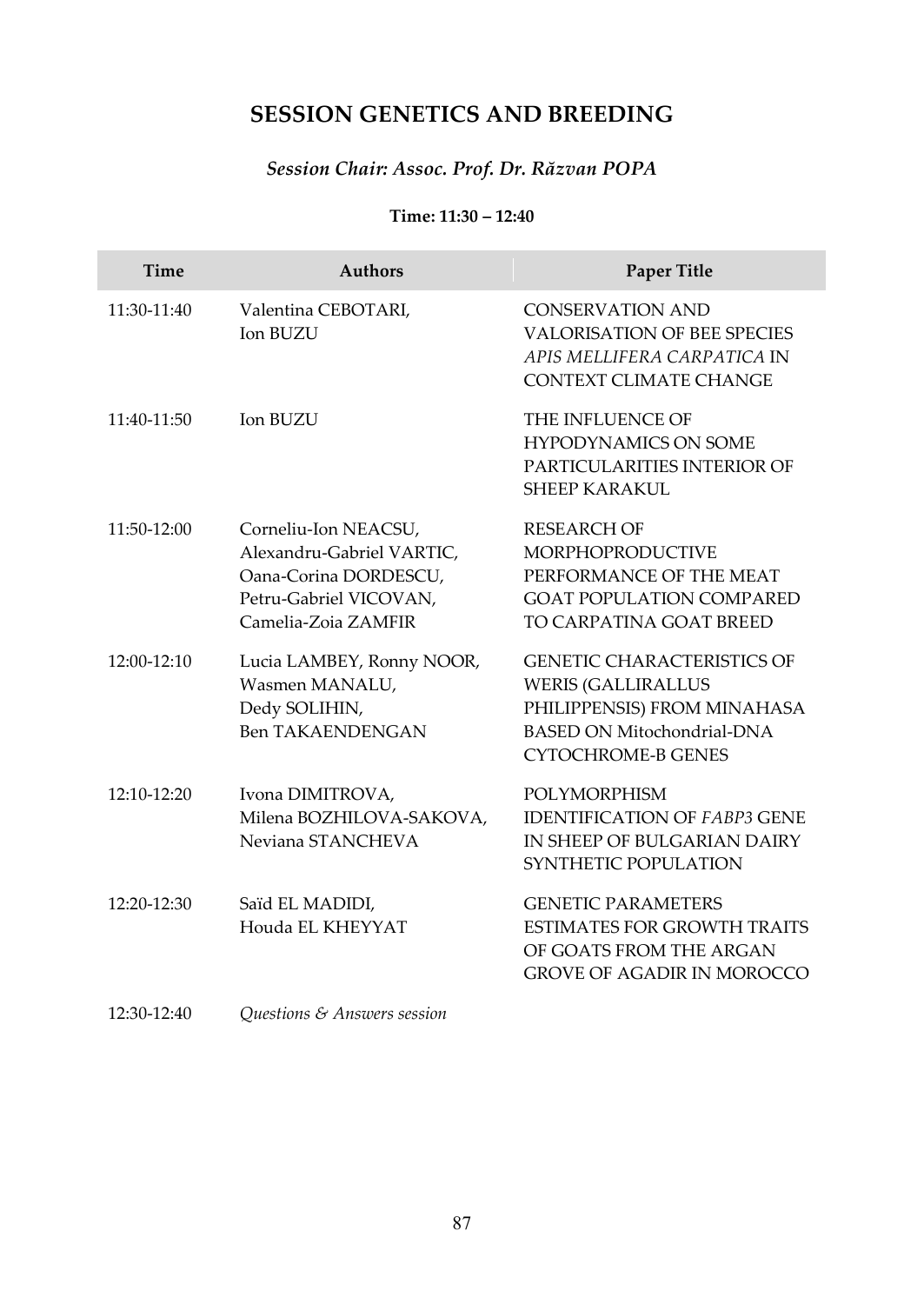# **SESSION REPRODUCTION, PHYSIOLOGY, ANATOMY**

*Session Chair: Prof. Dr. Paul TĂPĂLOAGĂ*

#### **Time: 12:40 – 13:10**

| Time        | <b>Authors</b>                                                                                                                    | <b>Paper Title</b>                                                                 |
|-------------|-----------------------------------------------------------------------------------------------------------------------------------|------------------------------------------------------------------------------------|
| 12:40-12:50 | Ruxandra COSTEA,<br>Ioana ENE,<br>Tiberiu IANCU,<br>Florin POSASTIUC,<br>Diana-Larisa ANCUTA,<br>Fabiola IONITA,<br>Cristin COMAN | <b>SHEEP GENERAL ANESTHESIA</b><br>FOR EXPERIMENTAL RESEARCH<br><b>PROCEDURES</b>  |
| 12:50-13:00 | Abdul Rehman LIAOUAT,<br>Umer FAROOO,<br>Tanveer HUSSAIN,<br>Masroor Ellahi BABAR,<br>Musadiq IDRIS,<br>Zia Ur REHMAN             | A PRELIMINARY STUDY<br>ON LIBIDO AND SEMINAL<br>ATTRIBUTES OF DAJAL BREEDING BULLS |
| 13:00-13:10 | <i><b>Ouestions &amp; Answers session</b></i>                                                                                     |                                                                                    |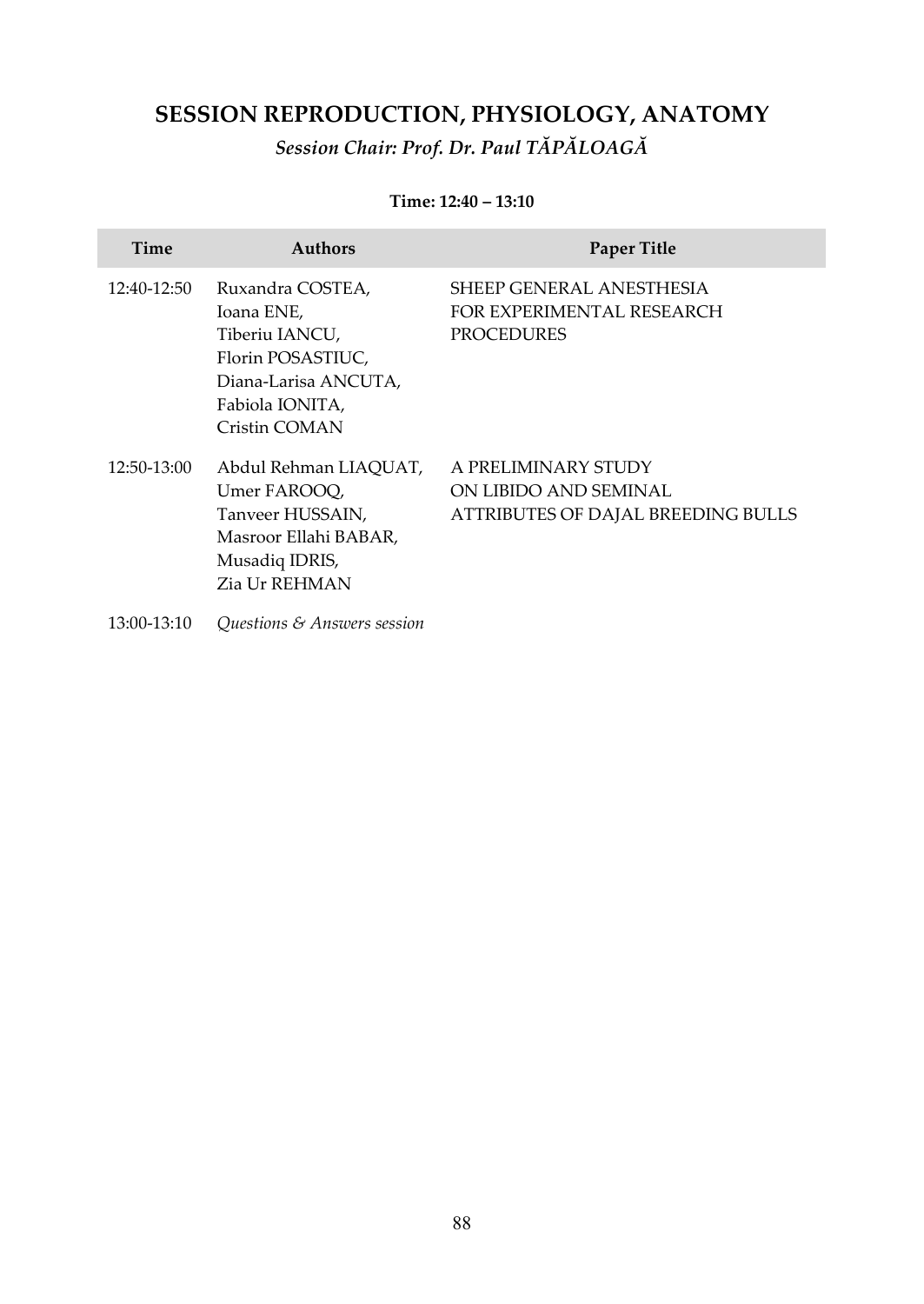# **SESSION NUTRITION** *Session Chair: Prof. Dr. Dumitru DRĂGOTOIU*

#### **Time: 13:10 – 17:00**

| Time        | <b>Authors</b>                                                                                                                                                             | <b>Paper Title</b>                                                                                                                                                   |
|-------------|----------------------------------------------------------------------------------------------------------------------------------------------------------------------------|----------------------------------------------------------------------------------------------------------------------------------------------------------------------|
| 13:10-13:20 | Gabriela Maria CORNESCU,<br>Tatiana Dumitra PANAITE                                                                                                                        | NATURAL AND INEXPENSIVE<br>NUTRITIONAL HERBAL SOLUTIONS<br>TO ALLEVIATE HEAT STRESS IN<br><b>POULTRY</b>                                                             |
| 13:20-13:30 | Victor TÎTEI,<br>Sergiu COŞMAN,<br>Valentina COȘMAN,<br>Serghei COZARI                                                                                                     | THE QUALITY OF GREEN MASS<br>AND THE SILAGE FROM PEARL<br>MILLET, PENNISETUM GLAUCUM,<br><b>GROWING UNDER THE</b><br>CONDITIONS OF THE REPUBLIC OF<br><b>MOLDOVA</b> |
| 14:30-14:40 | Victor TÎȚEI                                                                                                                                                               | THE BIOCHEMICAL COMPOSITION<br>AND THE NUTRITIVE VALUE OF<br>FODDERS FROM SOYBEAN,<br><b>GLYCINE MAX, IN MOLDOVA</b>                                                 |
| 14:40-14:50 | Victor ȚÎȚEI,<br>Andreea ANDREOIU,<br>Vasile BLAJ, Adrian NAZARE,<br>Teodor MARUȘCA,<br>Serghei COZARI,<br>Mihai STAVARACHE,<br>Natalia MOCANU,<br>Ana GUȚU, Sergiu COȘMAN | THE FORAGE QUALITY OF<br>TIMOTHY GRASS, PHLEUM<br>PRETENSE, CULTIVAR 'TIROM'<br><b>GROWN UNDER THE CONDITIONS</b><br>OF THE REPUBLIC OF MOLDOVA                      |
| 14:50-15:00 | Jola Josephien Mariane Roosje<br>LONDOK, John Ernst Gustaaf<br><b>ROMPIS</b>                                                                                               | PREFERENCE TEST OF LOW<br>CHOLESTEROL FUNCTIONAL<br><b>CHICKEN MEAT</b>                                                                                              |
| 15:00-15:10 | Lovita ADRIANI,<br>Chitra KUMALASARI,<br>ROHANDI, Made JONI,<br>Diding LATIPUDIN                                                                                           | EFFECT OF POWDER PROBIOTIC ON<br>THE LEUKOCYTE, HETEROPHIL<br>ANDLYMPHOCYTE LEVEL ON<br><b>LAYING HENS</b>                                                           |
| 15:10-15:20 | Silvia Ioana PETRESCU,<br><b>Ioan Mircea POP</b>                                                                                                                           | DESIGNING A METHODOLOGY FOR<br>TRACKING OBESITY CASES IN DOGS<br>AND CATS                                                                                            |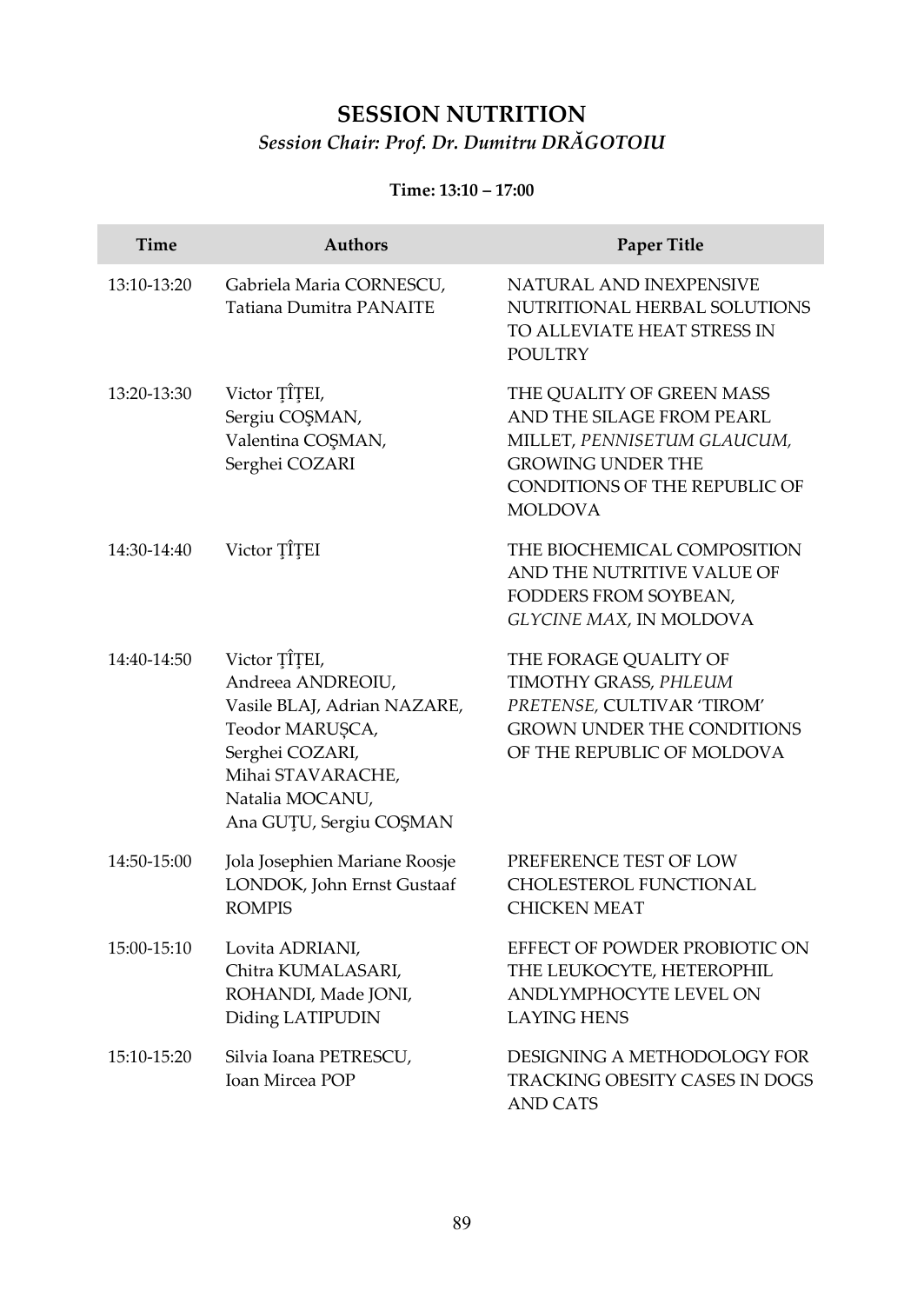| Time        | <b>Authors</b>                                                                                                            | <b>Paper Title</b>                                                                                                                                                                         |
|-------------|---------------------------------------------------------------------------------------------------------------------------|--------------------------------------------------------------------------------------------------------------------------------------------------------------------------------------------|
| 15:20-15:30 | Mădălina MATEI,<br><b>Ioan Mircea POP</b>                                                                                 | <b>MONITORING OF DAIRY FARMS TO</b><br>ASSESS THE POTENTIAL LEVEL OF<br>POLLUTION OF ANIMAL FEED AND<br><b>ANIMAL PRODUCTION</b>                                                           |
| 15:30-15:40 | Selvie ANIS, Srimalasinha SANE,<br>Mercy WAANI,<br>Poulla WALELENG,<br>Siane RIMBING                                      | MORPHOLOGICAL TRAITS AT FIRST<br><b>CUTTING OF FAST GROWING TREE</b><br>LEGUME INDIGOFERA<br>ZOLLINGERIANA UNDER DIFRENT<br>PLANTING SPACING IN COCONUTS<br><b>BASED FARMING</b>           |
| 15:40-16:00 | Jet Saartje MANDEY,<br>Meity SOMPIE,<br>Cherly Joula PONTOH,<br>Jeni RARUMANGKAY,<br>Fenny Rinay WOLAYAN                  | <b>NUTRIENTS AND</b><br>PHYTOCHEMICALS OF WELSH<br>ONION (ALLIUM FISTULOSUM L.)<br>AND THEIR IMPORTANCE IN<br>NUTRITION OF POULTRY IN THE<br><b>FUTURE - A REVIEW</b>                      |
| 16:00-16:10 | Dragos Mihai LAPUSNEANU,<br>Roxana ZAHARIA,<br><b>Ioan Mircea POP</b>                                                     | RESEARCH ON SOME COMPOUND<br>FEED RAW MATERIALS HAZARDS<br>IN RELATION WITH FOOD SAFETY                                                                                                    |
| 16:10-16:20 | Laurentius RUMOKOY,<br>Wisje TOAR,<br>Endang PUDJIHASTUTI,<br>Vonny RAWUNG,<br>Hengky KIROH,<br>Lentji Rinny NGANGI       | <b>GROWTH PERFORMANCE OF</b><br>'SUPER NATIVE CHICKEN'<br>TREATED WITH A<br>SUPLEMENTATION OF MAGGOT<br>FLOUR OF DROSOPHILA<br><b>MELANOGASTER IN RATION</b>                               |
| 16:20-16:30 | Wisje LUSIA TOAR,<br>Endang PUDJIHASTUTI,<br>Santie TURANGAN, Geertruida<br>ASSA, Florencia SOMPIE,<br>Laurentius RUMOKOY | THE EFFECT OF<br>SUPPLEMENTATION OF PATANGA<br>SUCCINCTA FLOUR IN RATION ON<br><b>INDIGENOUS CHICKENS MEAT</b><br><b>PRODUCTION</b>                                                        |
| 16:30-16:40 | Jet Saartje MANDEY,<br>Meity SOMPIE,<br>Cherly J. PONTOH,<br>Christina JUNUS                                              | CARCASS AND CUTTING YIELDS,<br>MEAT QUALITATIVE TRAITS AND<br>SENSORY EVALUATION OF<br><b>BROILER CHICKENS FED DIET</b><br>CONTAIN CLOVE AND TREATED OF<br><b>CARROT IN DRINKING WATER</b> |

16:40-17:00 *Questions & Answers session*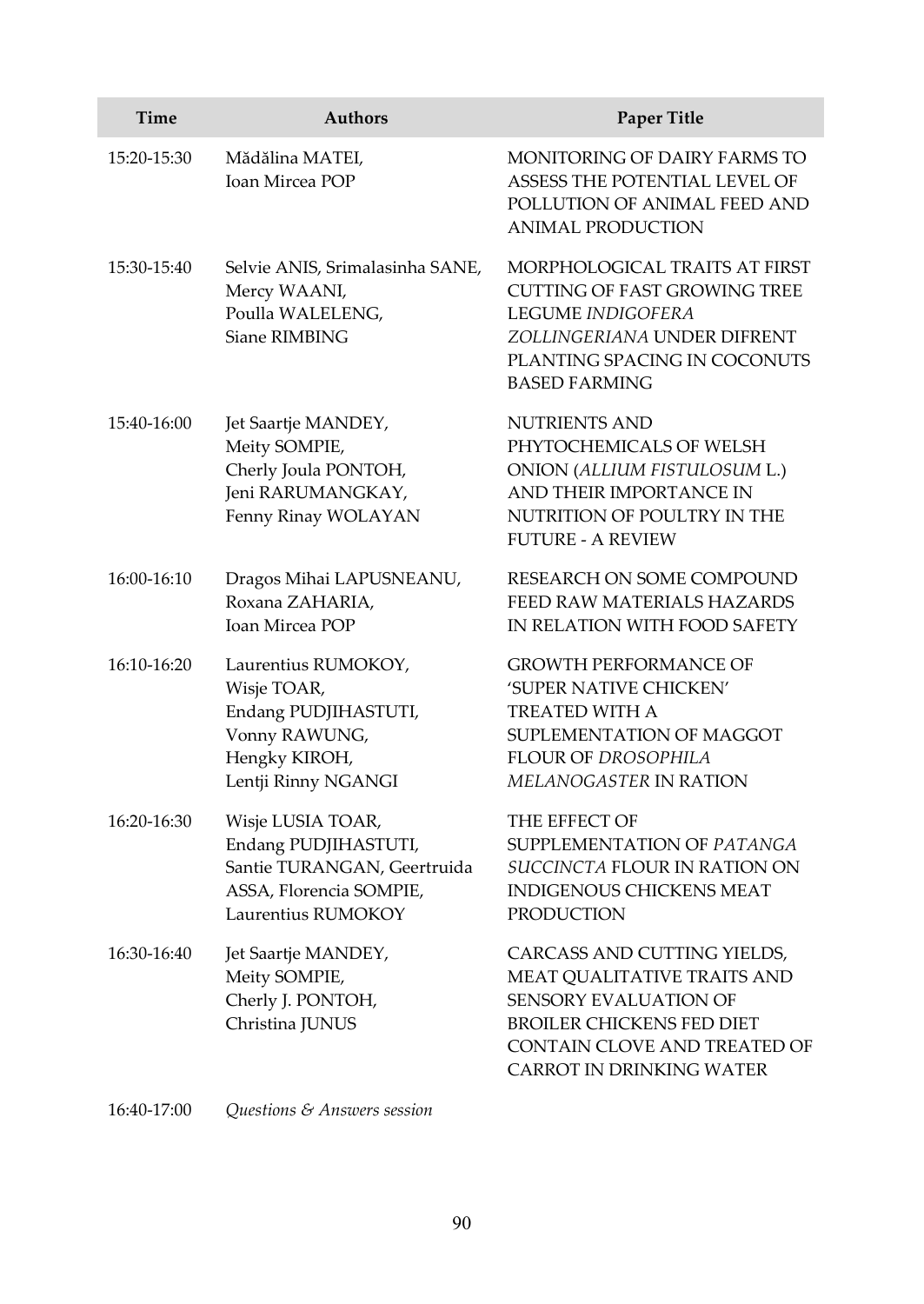# **POSTER SESSION**

## **SESSION GENETICS AND BREEDING**

## *Session chair: Prof. Dr. Tomita DRAGOTOIU*

| Paper<br>ID    | <b>Authors</b>                                                                                                                   | Paper Title                                                                                                                                      |
|----------------|----------------------------------------------------------------------------------------------------------------------------------|--------------------------------------------------------------------------------------------------------------------------------------------------|
| $\mathbf{1}$   | Tetiana POLISHCHUK, Elena<br>KARATIEIEVA, Vladyslava<br>BONDARENKO, Inna DATSUK                                                  | THE USE OF DAIRY COWS OF FRENCH<br>BREEDING IN THE CONDITIONS OF<br><b>UKRAINE</b>                                                               |
| $\overline{2}$ | Svetoslava STOYCHEVA,<br>Tsvetomira BANCHEVA,<br>Lora MONDESHKA,<br>Tsvetelina DIMITROVA,<br>Miroslav HRISTOV,<br>Nikolay MARKOV | DYNAMIC OF RECTAL TEMPERATURE<br>OF GOAT KIDS OF DIFFERENT TYPE OF<br>BIRTH IN THE FIRST HOUR AFTER<br><b>BIRTH</b>                              |
| 3              | Alexandra KONSTANDOGLO,<br>Valentin FOKSHA,<br>Vasyli KURULYUK                                                                   | PRODUCTIVITY OF FIRST-HEIFER<br>COWS OF LOCAL BREEDING OF THE<br><b>HOLSTEIN BREED</b>                                                           |
| $\overline{4}$ | Valentin FOKSHA,<br>Alexandra KONSTANDOGLO,<br>Vasyli KURULYUK                                                                   | <b>EVALUATION OF THE EXTERIOR AND</b><br>PRODUCTIVE QUALITIES OF FIRST-<br>HEIFER COWS OF THE JERSEY                                             |
| 5              | Nikolai SICHKAR,<br>Viktor LYASHENKO,<br>Inna KAESHOVA,<br>Alla GUBINA, Maria NECHAEVA                                           | <b>EVALUATION OF THE PRODUCTIVE</b><br>AND REPRODUCTIVE QUALITIES OF<br>BLACK MOTTLE COWS WITH THE USE<br>OF FORAGE SORBENTS                     |
| 6              | Tatiana SHISHKINA,<br>Alexander DARIN,<br>Nikolai KERDYASHOV,<br>Natalia NIKISHOVA                                               | BASIC PRINCIPLES OF SELECTION OF<br><b>BULLS-PRODUCERS</b>                                                                                       |
| 7              | Genoveva STAYKOVA,<br>Margarit ILIEV, Todor TSONEV,<br>Georgi ANEV                                                               | EFFECT OF DIFFERENT SOURCES OF<br>SPECIFIC VARIANCE ON THE WOOL<br>PRODUCTIVITY OF SHEEP FROM THE<br>NORTH EAST BULGARIAN MERINO<br><b>BREED</b> |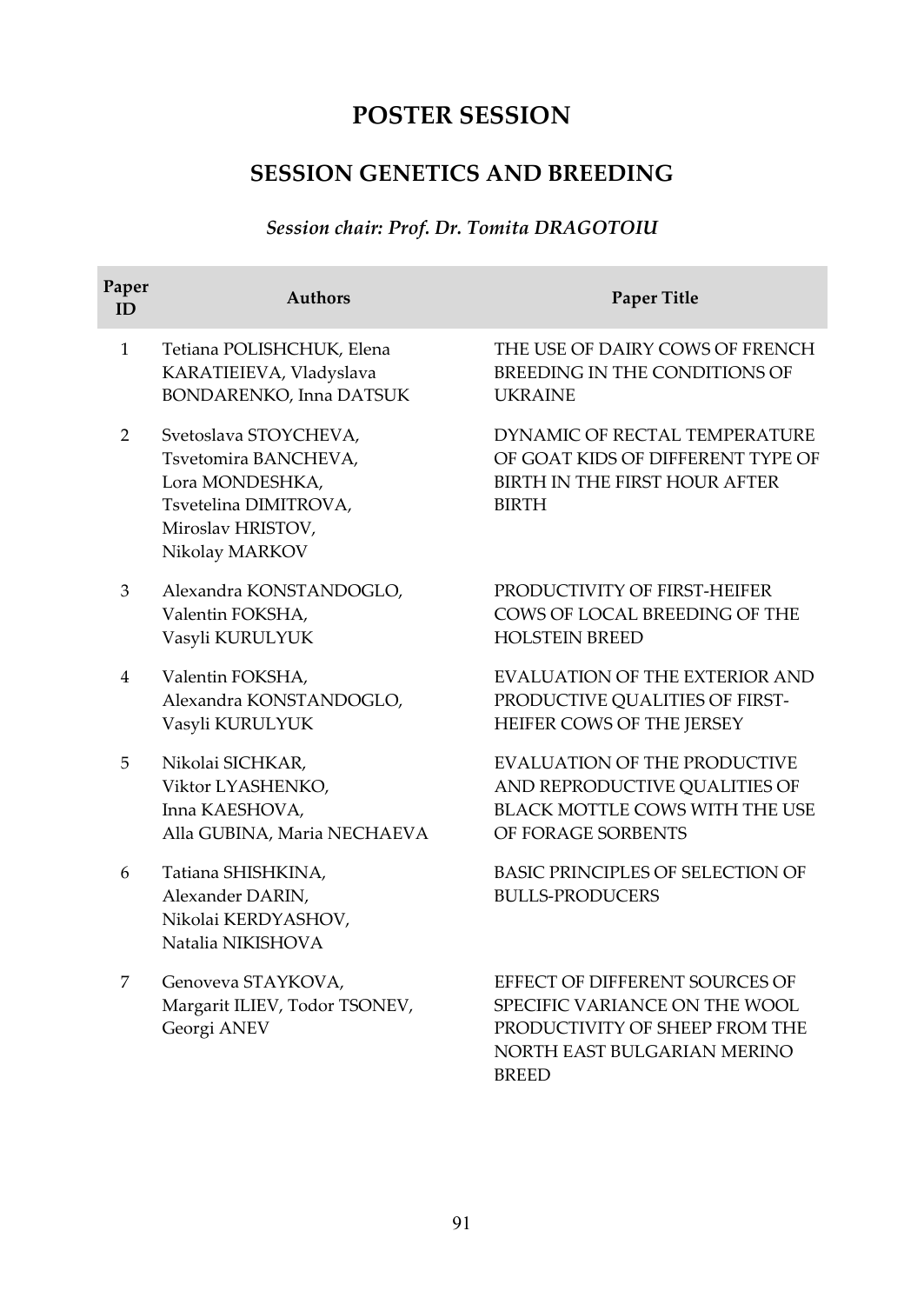| Paper<br>ID | <b>Authors</b>                                                                                                                                                                                     | Paper Title                                                                                                                                                                                  |
|-------------|----------------------------------------------------------------------------------------------------------------------------------------------------------------------------------------------------|----------------------------------------------------------------------------------------------------------------------------------------------------------------------------------------------|
| $\,8\,$     | Y. RIVIS, D. ZABORSKI,<br>B. GUTYJ, O.O. HOPANENKO,<br>O.Y. KLUM, I.I. SARANCHUK,<br>V.M. BRATYUK, V.D. FEDAK                                                                                      | QUANTITATIVE AND SIMULTANEOUS<br><b>GAS CHROMATOGRAPHIC</b><br>O.B. DIACHENKO, Olga STADNYTSKA, DETERMINATION OF VARIOUS FORMS<br>OF LONG-CHAIN FATTY ACIDS IN<br><b>BIOLOGICAL MATERIAL</b> |
| 9           | Evgeniya ACHKAKANOVA,<br>Genoveva STAYKOVA                                                                                                                                                         | STUDY OF THE GROWTH AND<br><b>FATTENING ABILITIES OF MALE</b><br><b>LAMBS IN DIFFERENT TYPES OF BIRTH</b><br>FROM THE ILE DE FRANCE BREED                                                    |
| 10          | Y. RIVIS, O.O. HOPANENKO,<br>O.F. STASIV, Olga STADNYTSKA,<br>B. GUTYJ, O.B. DIACHENKO,<br>I.I. SARANCHUK, O.Y. KLYM,<br>V.D. FEDAK, V.M. BRATYUK                                                  | PEROXIDE PROCESSES AND<br>BIOSYNTHESIS OF CHOLESTEROL<br>DERIVATIVES IN RABBIT TISSUES AT<br><b>ACUTE L-ARGININE-INDUCED</b><br>PANCREATITIS AND ITS CORRECTION                              |
| 11          | Olga STADNYTSKA, B. GUTYJ, V.I.<br>KHALAK, V.D. FEDAK,<br>I.P. DUDCHAK, M. ZMIIA,<br>I. SHUVAR, V. BALKOVSKYI,<br>A. SHUVAR, H. KORPITA, N.V.<br>CHYZHANSKA, L.M. KUZMENKO,<br><b>V.V. VAKULIK</b> | BIOLOGICAL ASSESSMENT OF THE<br>CONSTITUTION OF THE POLISSIAN<br>BEEF CATTLE IN THE CONDITIONS OF<br>THE PRECARPATHIAN REGION                                                                |
| 12          | Yordanka ILIEVA,<br>Pencho PENCHEV,<br>Georgi NONCHEV                                                                                                                                              | PATTERNS OF LACTATION CURVE IN<br><b>BULGARIAN MURRAH BUFFALOES</b><br>FROM TWO FARMS                                                                                                        |
| 13          | Mihai PRUNA, Marius MAFTEI,<br>Livia VIDU, Iulian VLAD,<br>Gheorghe Emil MĂRGINEAN                                                                                                                 | PARTIAL RESULTS OF GENETIC<br>ANALYSIS IN ROMANIAN TROTTER<br>HORSE FROM DOR MARUNT<br>STUDFARM - REPRODUCTIVE<br><b>ISOLATION AND AGE STRUCTURE</b>                                         |
| 14          | Madalina Alexandra DAVIDESCU,<br>Daniel SIMEANU, Cristina SIMEANU,<br>Mihaela IVANCIA, Steofil CREANGA                                                                                             | TESTING THE EFFECTIVENESS OF TWO<br>METHODS OF EXTRACTING DNA<br>FROM BLOOD SAMPLES FROM COWS                                                                                                |
| 15          | Cristina Ștefania NEGRE, Gabriel Petru<br>VICOVAN, Răducu RADU, Ana ENCIU,<br>Adriana VICOVAN, Camelia Zoia<br>ZAMFIR, Ion Corneliu NEACȘU,                                                        | HISTORY GENETIC ANALYSIS OF<br>POLWARTH SHEEP BREED                                                                                                                                          |

Alina NICOLESCU, Maria STANCIU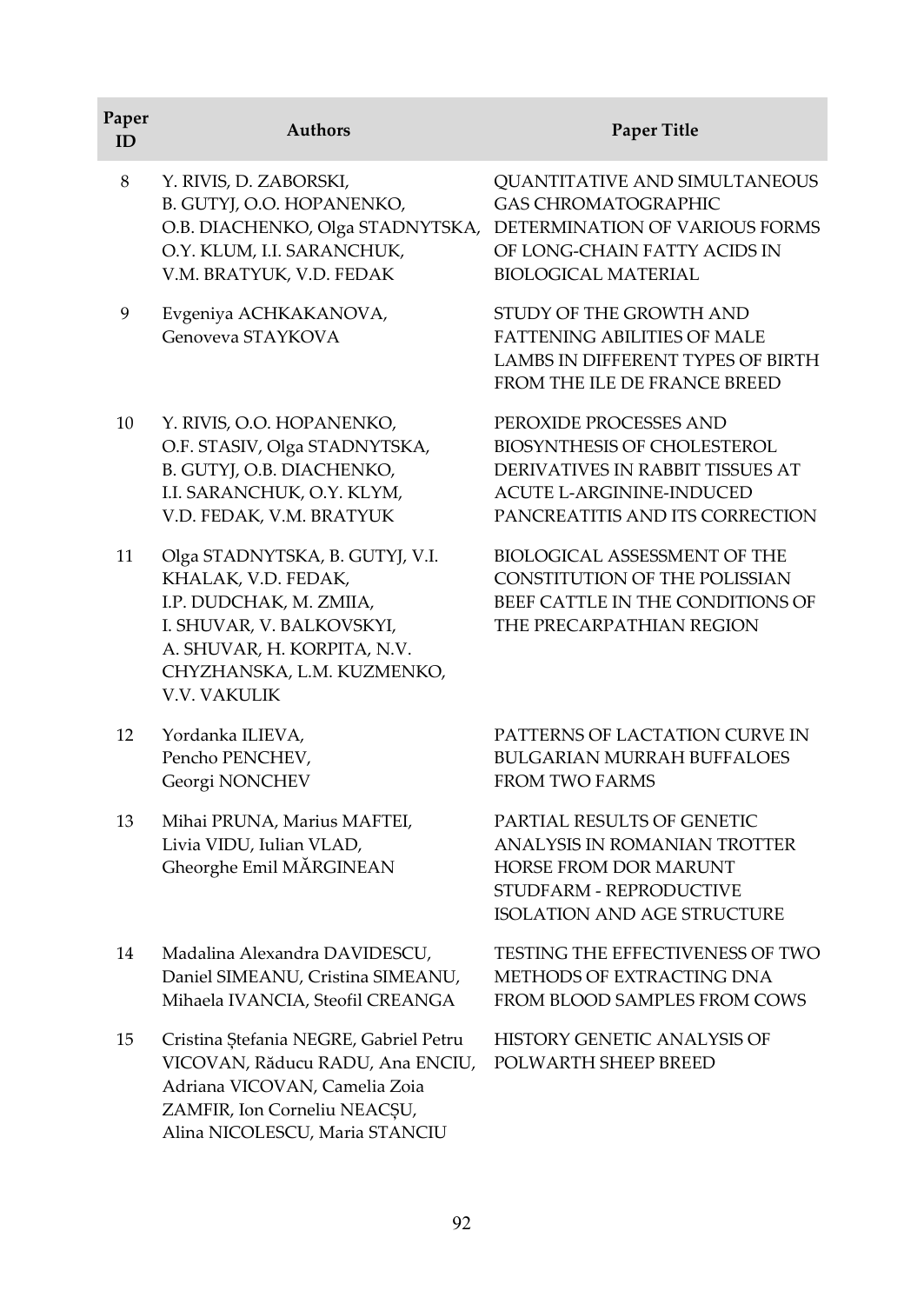# **SESSION NUTRITION**

## *Session chair: Lect. Dr. Elena POGURSCHI*

| Paper<br>ID  | <b>Authors</b>                                                                                                                       | Paper Title                                                                                                                                                                          |
|--------------|--------------------------------------------------------------------------------------------------------------------------------------|--------------------------------------------------------------------------------------------------------------------------------------------------------------------------------------|
| $\mathbf{1}$ | Mihaela DUMITRU,<br>Georgeta CIURESCU                                                                                                | THE BENEFICIAL EFFECT OF BACILLUS<br>SPP. AS PROBIOTICS IN POULTRY<br><b>NUTRITION - A REVIEW</b>                                                                                    |
| 2            | Vladimir KONOVALOV,<br>Alexey CHUPSHEV,<br>Vyacheslav TERYUSHKOV,<br>Marina DONTSOVA                                                 | SIMULATION OF PIG PRODUCTIVITY<br>UNDER FEED CONSUMPTION                                                                                                                             |
| 3            | Daria-Maria-Ecaterina FENEŞAN,<br>Octavia Maria TAMAS-KRUMPE,<br>Diana TODORAN.<br>Doru NECULA, Laurenț OGNEAN                       | CURRENT ASPECTS REGARDING THE<br>USE OF ZEOLITES IN THE<br>PROPHYLACTIC-THERAPEUTIC<br>MANAGEMENT OF GASTROINTESTINAL<br>DISORDERS IN POULTRY, SWINE,<br>RUMINANTS AND DOGS (REVIEW) |
| 4            | Petru Alexandru VLAICU,<br>Arabela Elena UNTEA,<br>Teodor GAVRIS,<br>Gabriela Maria CORNESCU                                         | BASIL, THYME AND SAGE HERBAL<br>PLANTS AND THEIR ASSOCIATED<br><b>ESSENTIAL OILS AS FEED ADDITIVES IN</b><br><b>CHICKEN BROILERS - A LITERATURE</b><br><b>REVIEW</b>                 |
| 5            | Ratu SAFITRI, Mia MIRANTI,<br>Yasmi KUNTANA, Tri YULIANA,<br>Marlinda SIAHAAN,<br>Khusnul KHOTIMAH                                   | PROBIOTIC CHARACTERIZATION OF<br>LACTOBACILLUS SP. IN VARIOUS<br><b>ENCAPSULATION FORMULA</b>                                                                                        |
| 6            | Tatiana Dumitra PANAITE,<br>Alexandru Petru VLAICU,<br>Gabriela Maria CORNESCU,<br>Raluca Paula TURCU,<br>Gabriel Corneliu RADULESCU | PERFORMANCE AND EGG QUALITY OF<br>LAYING HENS FED WITH DIETARY RAW<br>MATERIALS RICH IN PUFA Ω3                                                                                      |
| 7            | Victoria BOGDAN,<br>Valeria VRABIE,<br>Valentina CIOCHINĂ                                                                            | ADHESION AND ANTAGONISTS<br>PROPERTIES OF ENTEROCOCUS<br><b>MONOCULTURES AND THE</b><br>OPPORTUNITY OF THEIR USE AS<br><b>PROBIOTICS</b>                                             |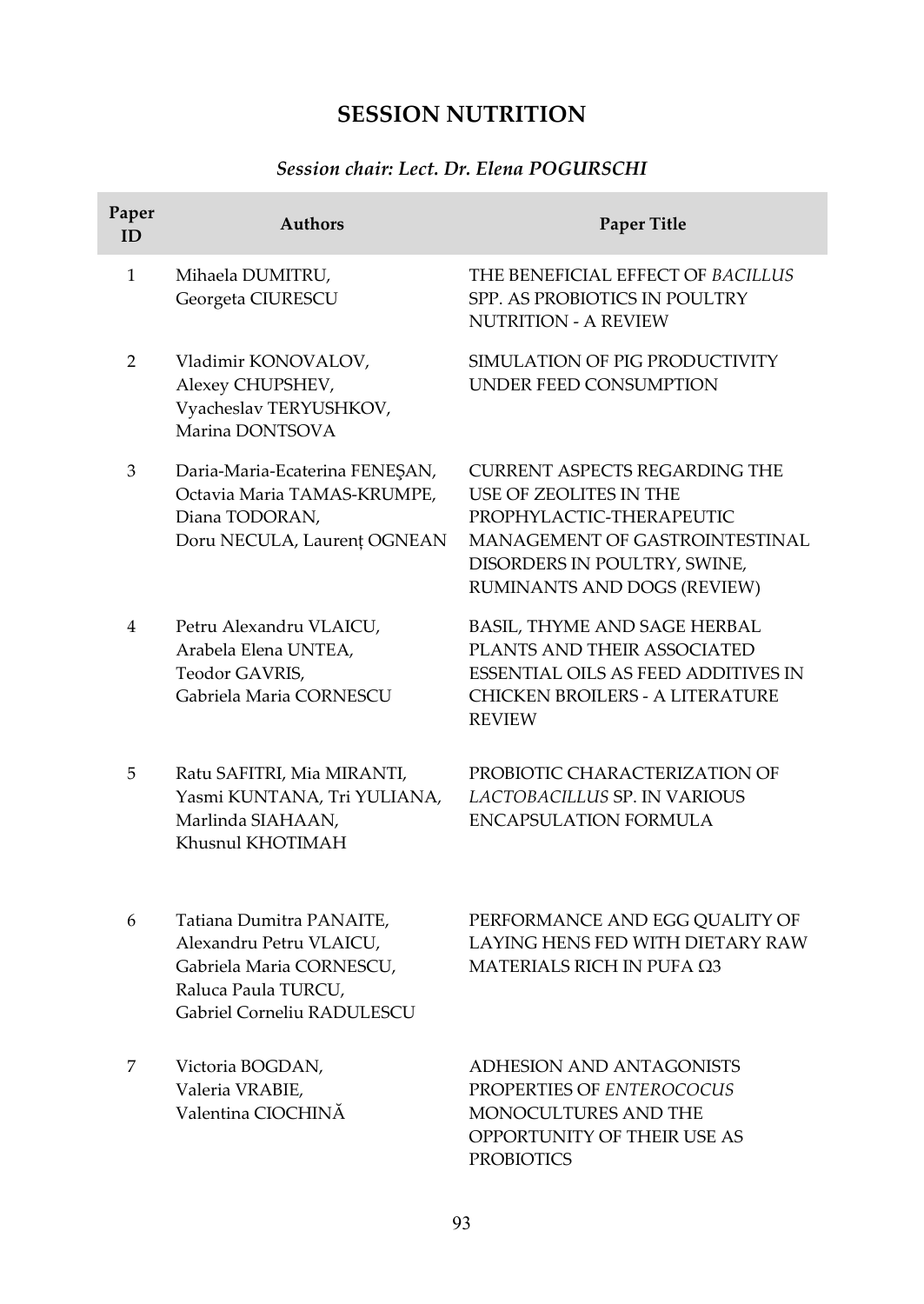| Paper<br>ID | <b>Authors</b>                                                                                                              | <b>Paper Title</b>                                                                                                                                     |
|-------------|-----------------------------------------------------------------------------------------------------------------------------|--------------------------------------------------------------------------------------------------------------------------------------------------------|
| 8           | Anatolie DANILOV,<br><b>Iov DONICA</b>                                                                                      | THE USE OF NUT KERNEL CAKE IN THE<br>FEEDING OF YOUNG PIGS                                                                                             |
| 9           | Anca GHEORGHE,<br>Mihaela HĂBEANU,<br>Nicoleta Aurelia LEFTER,<br>Lavinia IDRICEANU,<br>Minodora TUDORACHE,<br>Ioan CUSTURĂ | <b>AGE-RELATED CHANGES IN</b><br>PERFORMANCE, PLASMA PROTEINS,<br>AND NITROGEN CONTENT OF EXCRETA<br>IN ROSS 308 BREEDERS                              |
| 10          | Daniela Mihaela GRIGORE,<br>Georgeta CIURESCU,<br>Nicoleta RADU,<br>Narcisa BĂBEANU                                         | HEALTH STATUS, PERFORMANCE AND<br>CARCASS CARACTERISTICS OF BROILER<br>CHICKS SUPPLEMENTED WITH YEASTS<br><b>BIOPRODUCTS</b>                           |
| 11          | Marinela ENCULESCU                                                                                                          | EFFECTS OF DIETS WITH INACTIVE DRY<br>YEAST ADDITION ON PRODUCTIVITY<br>AND HEALTH STATUS IN DAIRY COWS                                                |
| 12          | Daniela Mihaela GRIGORE,<br>Elena IRIMIA, Ioana NICOLAE,<br>Dinu GAVOJDIAN                                                  | EFFECTS OF MULTI-STRAIN PROBIOTICS<br>ADMINISTRATION ON GROWTH<br>PERFORMANCE AND HEALTH STATUS<br>IN DAIRY AND BEEF-DAIRY<br><b>CROSSBREED CALVES</b> |
| 13          | Daniel RIZEA, Mihaela DUMITRU,<br>Mihaela HABEANU,<br>Georgeta CIURESCU,<br>Silviu Ionut BEIA, Horia GROSU                  | IN VITRO EVALUATION OF<br>ENTEROCOCCUS FAECIUM AS<br>PROBIOTIC POTENTIAL IN POULTRY<br><b>PRODUCTION</b>                                               |
| 14          | Vlad Andrei MATEI,<br>Carmen Georgeta NICOLAE,<br>Livia VIDU, Paul Rodian<br>TĂPĂLOAGĂ, Monica MARIN                        | STUDY ON THE INFLUENCE OF THE USE<br>OF NATURAL ANTIOXIDANTS SOURCES<br>ON THE BIOPRODUCTIVE<br>PERFORMANCE OF BROILER CHICKENS                        |
| 15          | Mihaela SARACILA,<br>Tatiana Dumitra PANAITE,<br>Arabela Elena UNTEA                                                        | A COMPREHENSIVE REVIEW ON ALGAE<br>AND PROPOLIS-CHARACTERISATION<br>AND THE IMPLICATIONS OF THEIR USE<br>IN THE LAYING HEN DIET                        |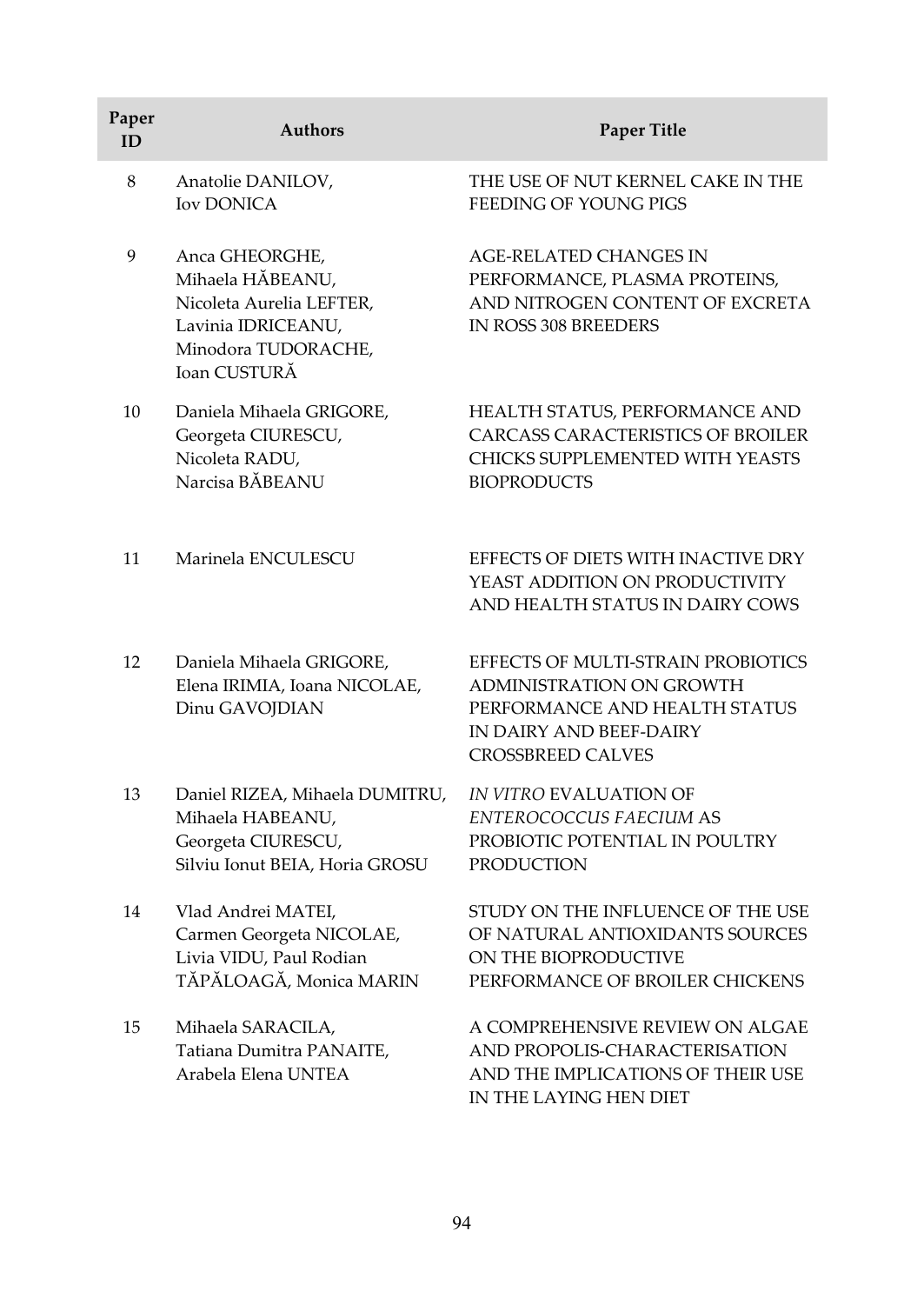# **SESSION REPRODUCTION, PHYSIOLOGY, ANATOMY**

## *Session chair: Prof. Dr. Monica Paula MARIN*

| Paper<br>ID | <b>Authors</b>                                                                                                                   | <b>Paper Title</b>                                                                                                                                                                            |
|-------------|----------------------------------------------------------------------------------------------------------------------------------|-----------------------------------------------------------------------------------------------------------------------------------------------------------------------------------------------|
| 1           | Liubov LIAKHOVICH,<br>Yuliia MASLAK, Inna KOSTYUK,<br>Alla PETRENKO                                                              | <b>AVIAN TUBERCULOSIS AND</b><br><b>COMORBIDITY OF DOMESTIC</b><br><b>CHICKENS: POSTMORTEM</b><br><b>EXAMINATION</b>                                                                          |
| 2           | Tsvetomira BANCHEVA,<br>Svetoslava STOYCHEVA,<br>Tsvetelina DIMITROVA,<br>Nikolay MARKOV,<br>Lora MONDESHKA,<br>Miroslav HRISTOV | <b>IMPACT OF VARIOUS FACTORS ON</b><br>LIVE BIRTH WEIGHT LAMBS -<br><b>REVIEW</b>                                                                                                             |
| 3           | Miroslav HRISTOV, Nikolay<br>MARKOV, Svetoslava STOYCHEVA,<br>Lora MONDESHKA,<br>Tsvetomira BANCHEVA,<br>Tsvetelina DIMITROVA    | EXTERIOR EXAMINATION OF<br>'LIMOUSIN' COWS REARED IN THE<br>CENTRAL GEOGRAPHICAL REGION<br>OF BULGARIA                                                                                        |
| 4           | Alexander OSTACHUK,<br>Lilia OSHKINA,<br>Alexei ZAGUMENNOV,<br>Irina GORYACHEVA,<br>Daria ZERNOVA,<br>Lyubov MELNIKOVA           | <b>INFLUENCE OF THE</b><br>ORGANOSELENIUM COMPOUND<br><b>SELENOPYRAN ON THE</b><br><b>ANTIOXIDANT SYSTEM OF</b><br>LABORATORY ANIMALS WITH<br>TOXICOSIS CAUSED BY CADMIUM<br><b>COMPOUNDS</b> |
| 5           | Sergiu BALACCI                                                                                                                   | RESISTANCE PROPERTIES OF THE<br>ORGANISM UNDER THE INFLUENCE<br>OF THE MINERAL PREMIX "PMVS"<br><b>AND THERMAL FACTORS</b>                                                                    |
| 6           | Sergiu BALACCI, Ion BALAN,<br>Vladimir BUZAN, Nicolae ROŞCA                                                                      | THE INFLUENCE OF THERMAL<br>VARIATIONS ON THE INCIDENCE OF<br>RABIES IN ANIMAL BIODIVERSITY                                                                                                   |
| 7           | Volodymyr MELNYK,<br>Olena KARATIEIEVA,<br>Olena KRAVCHENKO,<br>Olena KOGUT                                                      | <b>HEMATOLOGICAL AND</b><br><b>BIOCHEMICAL BLOOD INDICATORS</b><br>OF YOUNG GILTS AFTER ESTRUS<br><b>SYNCHRONIZATION</b>                                                                      |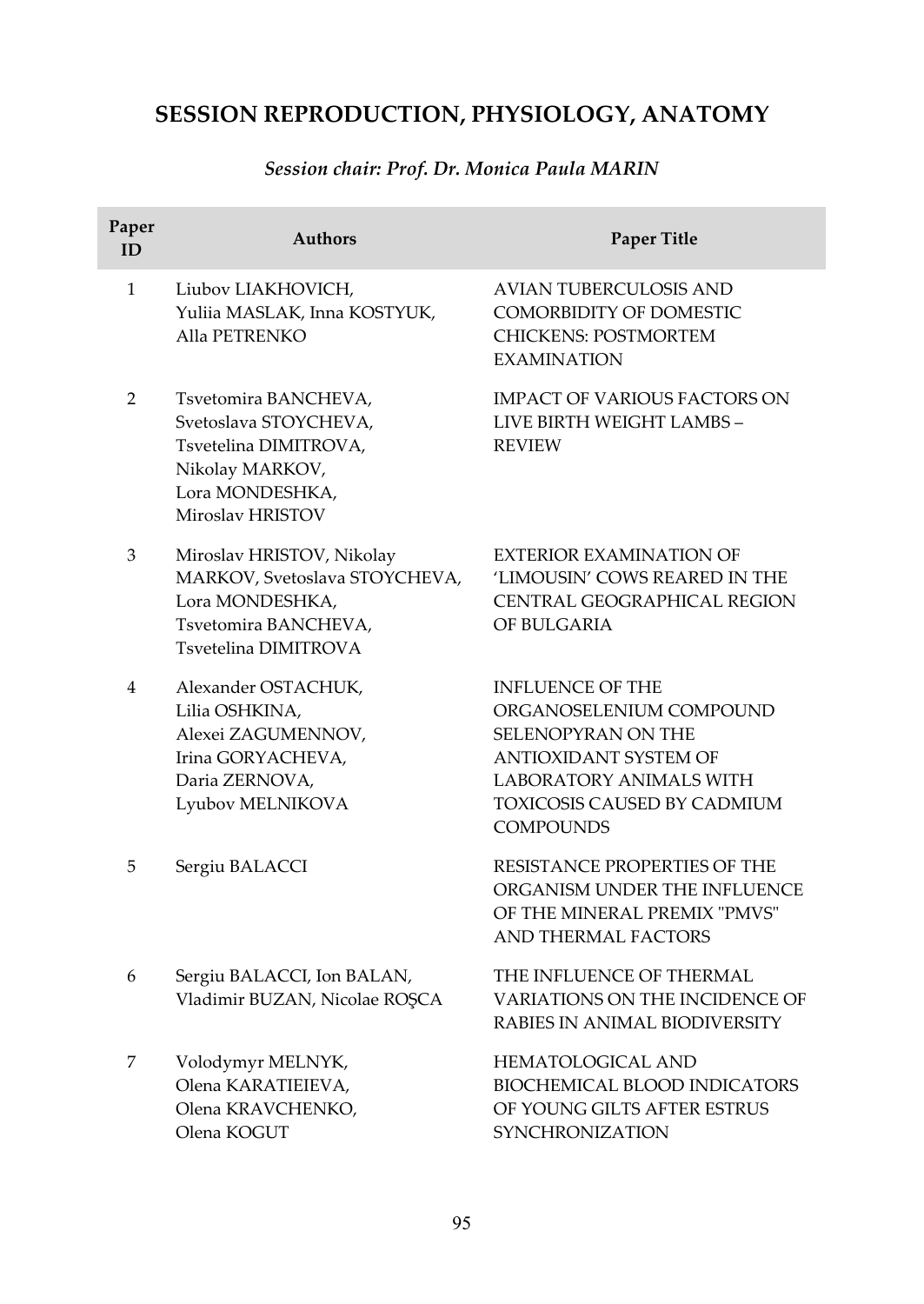| Paper<br>ID | <b>Authors</b>                                                                                                                                                   | <b>Paper Title</b>                                                                                                                                                                   |
|-------------|------------------------------------------------------------------------------------------------------------------------------------------------------------------|--------------------------------------------------------------------------------------------------------------------------------------------------------------------------------------|
| 8           | Dorina NADOLU,<br>Andreea Hortanse ANGHEL,<br>Camelia Zoia ZAMFIR,<br>Elena ILIŞIU                                                                               | REPRODUCTIVE PERFORMANCE IN<br>ALPINE GOATS ACCORDING TO THE<br><b>APPLICATION OF A SIMPLIFIED</b><br>PROTOCOL FOR INDUCING ESTROUS<br>INTO THE REPRODUCTIVE OUT OF<br><b>SEASON</b> |
| 9           | Alexandru Marian FLOREA,<br>Ionică NECHIFOR,<br>Andre CRÎȘMARU,<br><b>Constantin PASCAL</b>                                                                      | RESEARCH REGARDING THE RAMS<br><b>INFLUENCE IN TRIGGERING OFF-</b><br><b>SEASON SEXUAL CYCLES</b>                                                                                    |
| 10          | Gabriel GÂJÂILĂ, Marian GHIȚĂ,<br>Carmen Daniela PETCU,<br>Răzvan Ionuț DOBRE,<br>Răzvan BOTEZATU, Crina ANDREI,<br>Oana Diana MIHAI, Gabriel COTOR              | <b>RESEARCH ON THE</b><br>IMMUNOMODULATORY EFFECT OF<br><b>LEVAMISOLE IN SWINE</b>                                                                                                   |
| 11          | Ion BALAN, Nicolae ROŞCA,<br>Vladimir BUZAN, Sergiu BALACCI,<br>Vlada FURDUI, Vasile HAREA,<br>Roman CREȚU, Gheorghi BACU,<br>Galina OSIPCIUC, Ecaterina VÎHRIST | <b>INFLUENCE OF POLYPHENOLIC</b><br><b>COMPOUNDS OF GREEN WALNUT</b><br>EXTRACT ON SPERMOGRAM INDICES<br>OF BREEDING RABBITS                                                         |
| 12          | Nicolae ROȘCA, Ion BALAN,<br>Vladimir BUZAN, Sergiu BALACCI,<br>Olga BULAT, Nicolae FIODOROV,<br>Alexandru DUBALARI,<br>Irina BLÎNDU, Vlad TEMCIUC               | <b>INFLUENCE OF GREEN WALNUT</b><br>EXTRACT ON THE ANTIOXIDANT<br>STATUS OF THE ORGANISM OF<br><b>BREEDING ROOSTERS</b>                                                              |
| 13          | Vladimir BUZAN, Nicolae ROȘCA,<br>Ion BALAN, Sergiu BALACCI,<br>Ion MEREUȚA, Iulia CAZACOV,<br>Melania BUCARCIUC,<br>Alexei HANȚAȚUC,<br>Artiom FILIPPOV         | <b>INFLUENCE OF HYDROALCOHOLIC</b><br>EXTRACT FROM GREEN WALNUT ON<br><b>CERULOPLASMINE CHANGES IN</b><br><b>BLOOD SERUM</b>                                                         |
| 14          | Marian GHIȚĂ,<br>Carmen-Daniela PETCU,<br>Iuliana CODREANU,<br>Gabriel GÂJÂILĂ, Gabriel COTOR                                                                    | RESEARCH ON THE DYNAMICS OF<br>ERYTHROCYTIC SERIES IN RELATION<br>TO AGE, IN CHICKENS                                                                                                |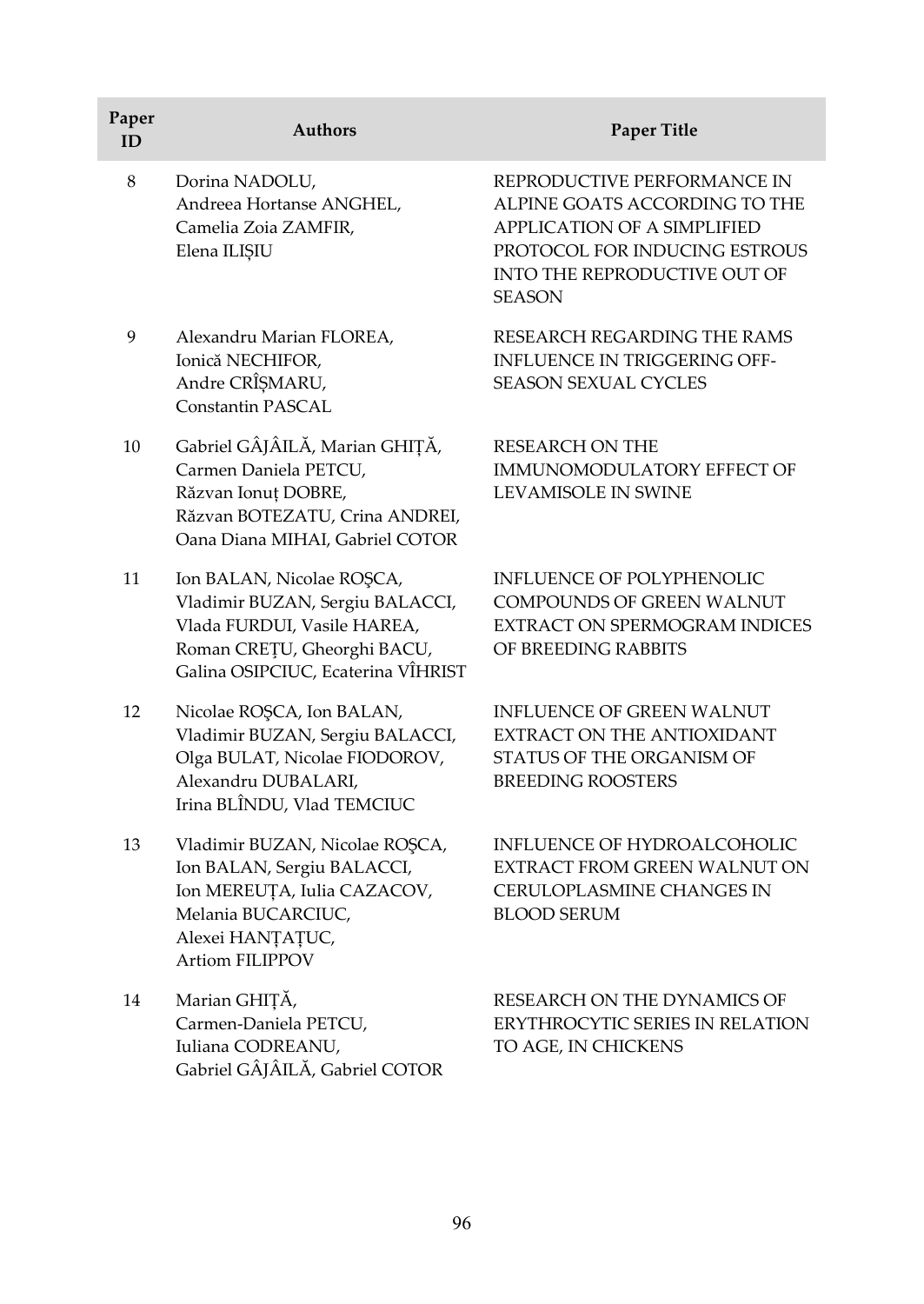## **SESSION TECHNOLOGIES OF ANIMAL HUSBANDRY**

## *Session Chair: Assoc. Prof. Dr. Minodora TUDORACHE*

| Paper<br>ID    | <b>Authors</b>                                                                                                                                     | Paper Title                                                                                                                                                             |
|----------------|----------------------------------------------------------------------------------------------------------------------------------------------------|-------------------------------------------------------------------------------------------------------------------------------------------------------------------------|
| $\mathbf{1}$   | Ylli BIÇOKU, ELDA HOXHA,<br>Irena GJIKA, Veis SELAMI,<br>Vullnet GJOLLA                                                                            | ALBANIAN AGRICULTURAL<br><b>ADVISORS AND FARMERS'</b><br>PREFERENCES ON EXTENSION<br><b>SERVICE ACTIVITIES</b>                                                          |
| $\overline{2}$ | Mugurel COLA,<br>Florica COLA                                                                                                                      | STUDY REGARDING THE<br><b>IDENTIFICATION OF SOME</b><br>ANTIBIOTIC WASTE IN TREATED<br><b>COWS' MILK</b>                                                                |
| 3              | Mariana NISTOR-ANTON,<br>Maria CIOCAN-ALUPII,<br>Claudia PÂNZARU,<br>Vita BILKEVICH,<br>Vasile MACIUC                                              | <b>COMPARATIVE STUDY REGARDING</b><br>THE PHENOTYPIC PERFORMANCES<br>OF THE ASCENDANCE AND<br>DESCENDANCE OF DAIRY CATTLE<br>FROM HUSBANDRY HOLDINGS IN<br>NEAMȚ COUNTY |
| 4              | Mariana NISTOR-ANTON,<br>Maria CIOCAN-ALUPII,<br>Claudia PÂNZARU,<br>Vasile MACIUC                                                                 | RESEARCH ON PRODUCTIVE<br>PERFORMANCE IN MEAT COW<br><b>BREEDS FROM NEAMT COUNTY</b><br>ZOOTECHNICAL HOLDINGS                                                           |
| 5              | Lora MONDESHKA,<br>Tsvetelina DIMITROVA,<br>Nikolay MARKOV,<br>Miroslav HRISTOV,<br>Svetoslava STOYCHEVA,<br>Tsvetomira BANCHEVA                   | <b>GOAT COLOSTRUM - COMPOSITION</b><br><b>AND IMPACT</b>                                                                                                                |
| 6              | Camelia Zoia ZAMFIR,<br>Elena ILIȘIU, Ion CHIRTEȘ,<br>Vasile-Călin ILIȘIU,<br>Andreea-Hortensa ANGHEL,<br>Cristian-Vasile ILIȘIU,<br>Dorina NADOLU | THE EFFECT OF DIET ON GROWTH<br>PERFORMANCES, CARCASS AND<br>MEAT QUALITY CHARACTERISTICS<br>OF LAMBS FROM TSIGAI BREED                                                 |
| 7              | Vlăduț Dragoș BULMAGA,<br>Ion RĂDUCUȚĂ,<br>Costică CRISTIAN, Ion CĂLIN                                                                             | THE USE OF THE ROMANOV BREED<br>IN DIFFERENT CROSSBREEDING<br><b>PROGRAMS</b>                                                                                           |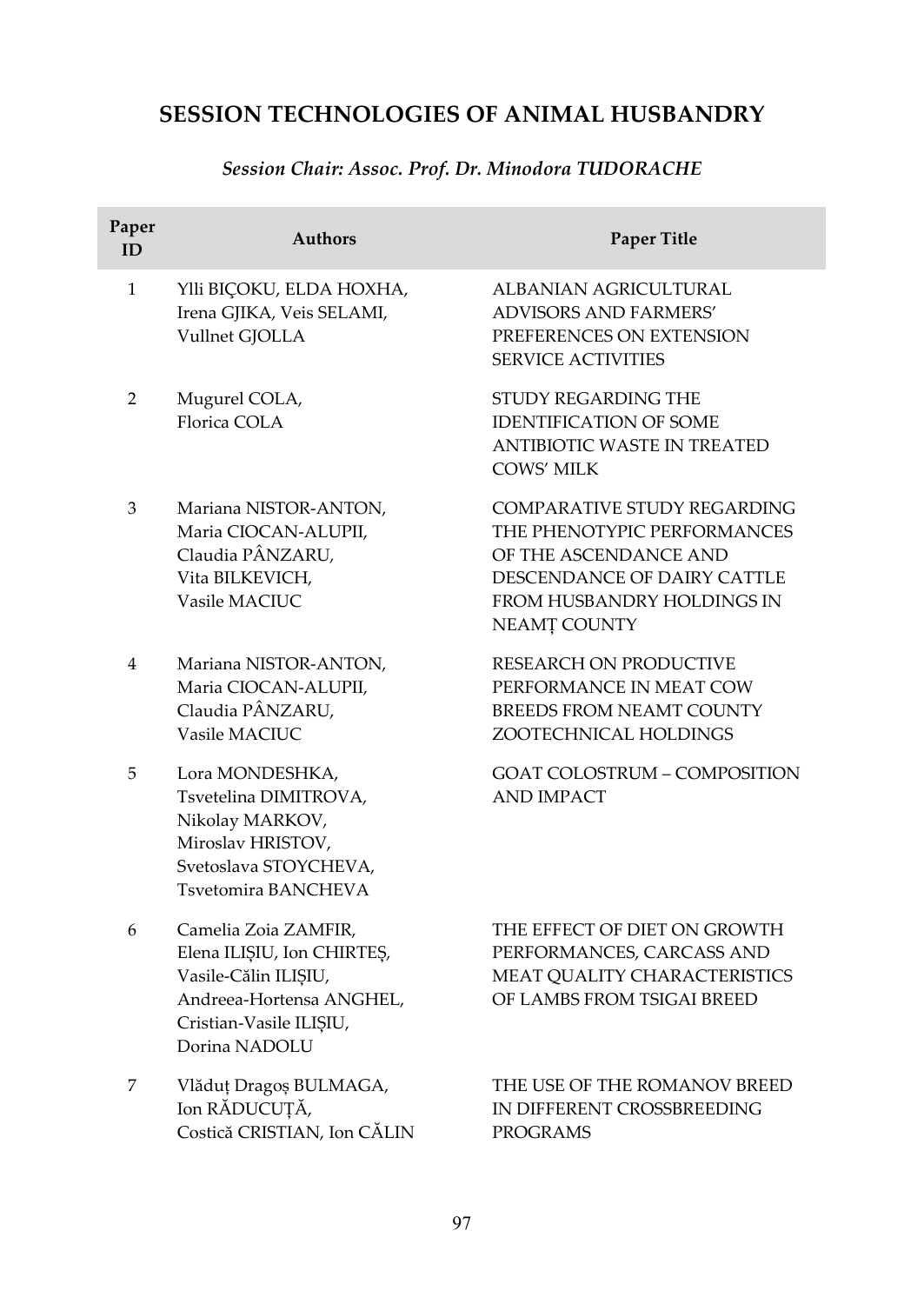| Paper<br>ID | <b>Authors</b>                                                                                                    | Paper Title                                                                                                                                                      |
|-------------|-------------------------------------------------------------------------------------------------------------------|------------------------------------------------------------------------------------------------------------------------------------------------------------------|
| 8           | Vladimir ZDOROVININ,<br>Natalia PUGACHEVA,<br>Julia KULIKOVA,<br>Tatiana DOROFEEVA                                | PROTEIN METABOLISM IN<br>EPITHELIOCYTES OF THE LARGE<br><b>INTESTINE IN FETUSES OF BLACK-</b><br>SPOTTED CALVES                                                  |
| 9           | Eliza CĂUIA,<br>Dumitru CĂUIA                                                                                     | <b>IMPROVING THE FORMIC ACID-</b><br><b>BASED FORMULAS USED IN</b><br>VARROOSIS CONTROL BY BROOD<br><b>BRUSHING PROCEDURE</b>                                    |
| 10          | Dorina NADOLU,<br>Camelia Zoia ZAMFIR,<br>Andreea Hortanse ANGHEL,<br>Elena ILIŞIU                                | QUANTITATIVE AND QUALITATIVE<br><b>VARIATION OF SAANEN GOAT MILK</b><br>KEEPED IN EXTENDED LACTATION<br><b>FOR TWO YEARS</b>                                     |
| 11          | Rumyana IVANOVA,<br><b>Hristo HRISTEV</b>                                                                         | A STUDY OF THE INFLUENCE OF<br>ENVIRONMENTAL FACTORS AND<br>THE PREVALENCE OF<br>PASTEURELLOSIS IN RABBITS                                                       |
| 12          | Hristo HRISTEV,<br>Rumyana IVANOVA                                                                                | <b>INFLUENCE OF CERTAIN</b><br><b>ENVIRONMENTAL FACTORS ON</b><br>BASIC PHYSIOLOGICAL,<br>HEMATOLOGICAL AND BLOOD CELL<br>PARAMETERS IN FREE-RANGE DAIRY<br>COWS |
| 13          | Corina Maria DĂNILĂ,<br>Gheorghe Emil MĂRGINEAN,<br>Monica Paula MARIN,<br>Carmen Georgeta NICOLAE,<br>Livia VIDU | REVIEW OF THE FATTY ACID<br>CONTENT OF DOMESTIC MILK AND<br><b>ITS IMPORTANCE</b>                                                                                |
| 14          | Corina Maria DĂNILĂ,<br>Gheorghe Emil MĂRGINEAN,<br>Monica Paula MARIN,<br>Carmen Georgeta NICOLAE,<br>Livia VIDU | REVIEW OF THE HEALTH BENEFITS<br>OF LACTOFERRIN                                                                                                                  |
| 15          | Elena IRIMIA, Livia VIDU,<br>Stelian BĂRĂITĂREANU                                                                 | ANALYSIS STUDY REGARDING THE<br><b>INFLUENCE OF FARM SIZE ON CALF</b><br><b>HEALTH IN ROMANIA</b>                                                                |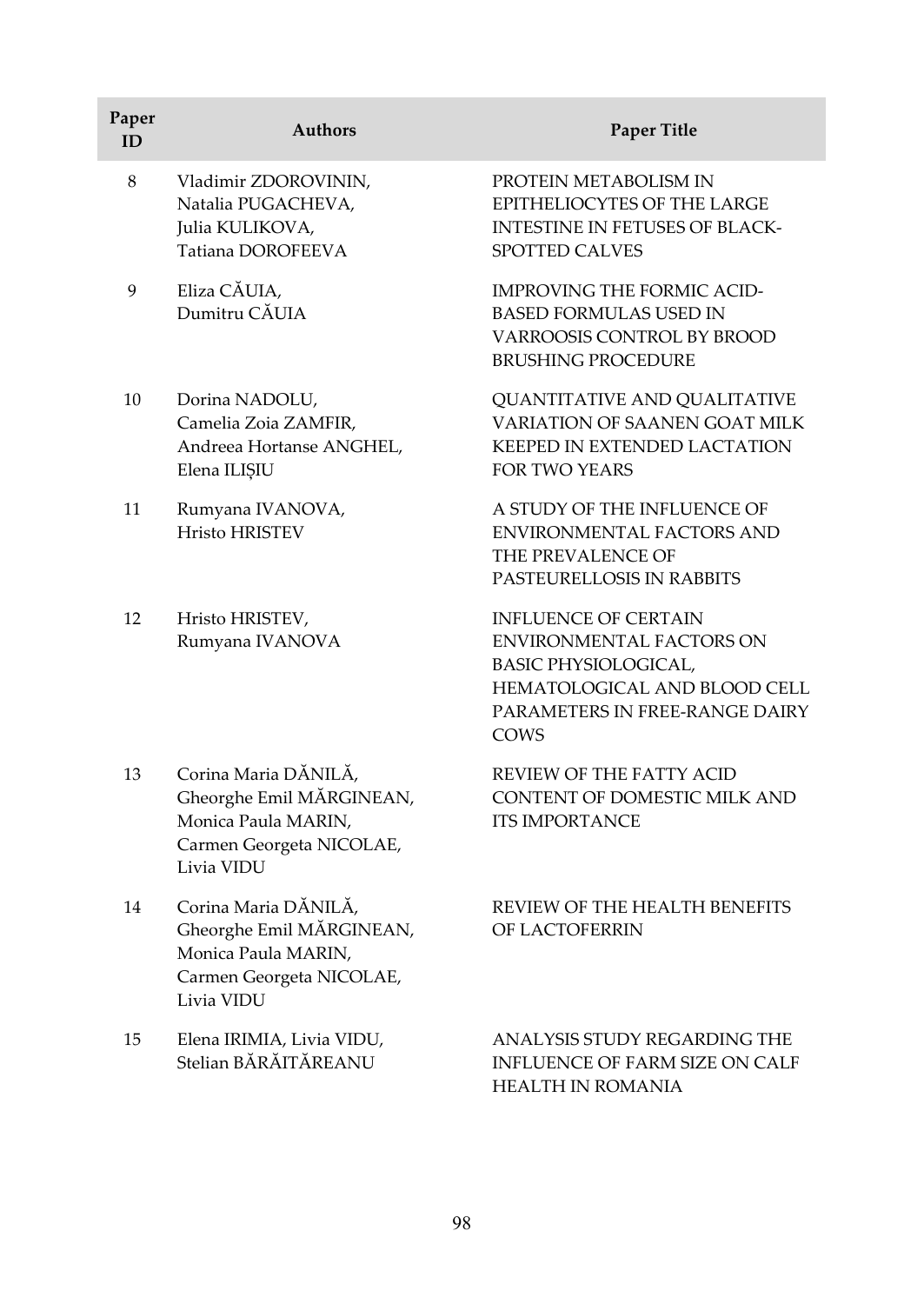| Paper<br>ID | Authors                                                                                                                        | <b>Paper Title</b>                                                                                                               |
|-------------|--------------------------------------------------------------------------------------------------------------------------------|----------------------------------------------------------------------------------------------------------------------------------|
| 16          | Tsvetelina NIKOLOVA                                                                                                            | <b>INFLUENCE OF CLIMATE</b><br>CONDITIONS AND BEE GRAZING ON<br>THE STRENGTH AND PRODUCTIVITY<br>OF BEE FAMILIES                 |
| 17          | Cristina ȘURLEA (ȘURLEA-STOICA),<br>Georgeta DINIȚĂ, Marius MAFTEI,<br>Iuliana MARIN, Carmen Georgeta<br><b>NICOLAE</b>        | STUDY ON THE VIABILITY OF THE<br>YOUNG IN THE SPECIES APIS<br>MELLIFERA ACCORDING TO THE<br>SECRETORY CAPACITY OF ROYAL<br>JELLY |
| 18          | Dumitru BACALU,<br>Mircea Cătălin ROTAR,<br>Livia VIDU, Alexandru POPESCU,<br>Carmen Georgeta NICOLAE                          | THE INFLUENCE OF PROTEIN LEVEL<br>IN DAIRY COW FEED ON THE<br><b>PRODUCTION</b>                                                  |
| 19          | Dumitru BACALU,<br>Mircea Cătălin ROTAR,<br>Livia VIDU, Iuliana CRÎNGANU,<br>Carmen Georgeta NICOLAE                           | COMPARATIVE STUDY ON HOLSTEIN<br>CALVES FEEDING TECHNOLOGY                                                                       |
| 20          | Bianca-Maria MĂDESCU,<br>Roxana LAZĂR,<br>Mădălina-Alexandra DAVIDESCU,<br>Andrei-Cristian MATEI, Paul-<br>Corneliu BOIȘTEANU  | <b>RESEARCH ON MORPHO-</b><br>PRODUCTIVE INDICATORS<br>OBSERVED OF AUBRAC AND<br>ABERDEEN ANGUS CATTLE BREEDS                    |
| 21          | Constantin PASCAL, Costică<br>CRISTIAN, Eugen POPESCU                                                                          | <b>RESEARCH OVER CARCASSES</b><br>QUALITY OBTAINED BY THE USE OF<br>ROMANIAN BREEDS IN CROSSING<br><b>WITH MEAT RAMS</b>         |
| 22          | Ionică NECHIFOR,<br>Alexandru Marian FLOREA,<br>Andre CRÎȘMARU,<br><b>Constantin PASCAL</b>                                    | <b>RESEARCH ON CURENT</b><br><b>EVALUATION STAGE OF CURL TYPE</b><br><b>IMPROVEMENT FOR KARAKUL OF</b><br><b>BOTOSANI</b>        |
| 23          | Maria CIOCAN-ALUPII,<br>Răzvan Mihail RADU-RUSU,<br>Claudia PÂNZARU,<br>Mariana NISTOR-ANTON,<br>Vita BILKEVICH, Vasile MACIUC | STUDY OF PRODUCTIVE<br>PERFORMANCE IN THE PINZGAU<br>BREED EXPLOITED IN THE<br>DORNELOR BASIN, SUCEAVA<br><b>COUNTY</b>          |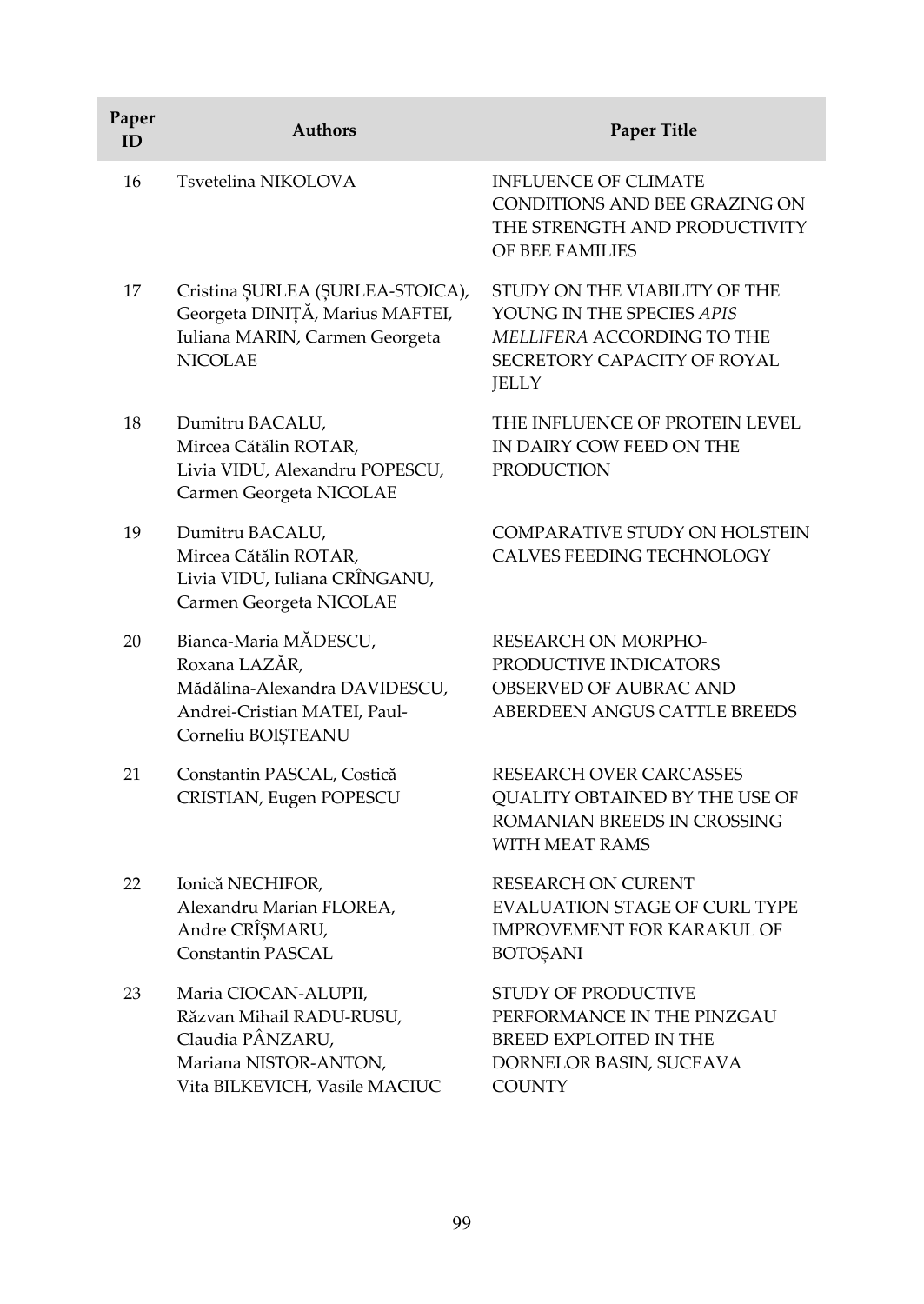| Paper<br>ID | <b>Authors</b>                                                                                                                       | Paper Title                                                                                                                                                                  |
|-------------|--------------------------------------------------------------------------------------------------------------------------------------|------------------------------------------------------------------------------------------------------------------------------------------------------------------------------|
| 24          | Ana Maria PRUNA, Marius MAFTEI,<br>Livia VIDU, Serban PURDOIU,<br>Dorel DRONCA, Mirela AHMADI,<br>Gheorghe Emil MĂRGINEAN            | STUDY OF THE MAIN BODY<br>DIMENSIONS USED IN THE<br>SELECTION PROCESS, IN THE<br>REPRODUCTIVE NUCLEUS OF PURE<br><b>ARABIAN HORSES FROM NATIONAL</b><br><b>STUD MANGALIA</b> |
| 25          | Ana Maria PRUNA, Marius MAFTEI,<br>Livia VIDU, Serban PURDOIU,<br>Paula POSAN, Marius DOLIȘ,<br>Gheorghe Emil MăRGINEAN              | REPRODUCTIVE ISOLATION AND<br>AGE STRUCTURE IN THE NUCLEUS<br>OF PURE ARABIAN HORSES FROM<br>NATIONAL STUD MANGALIA                                                          |
| 26          | Madalina MINCU, Dinu<br>GAVOJDIAN, Ioana NICOLAE,<br>Adrian BOTA, Constantin VLAGIOIU                                                | <b>INFERENCES BETWEEN MILKING</b><br>BEHAVIOUR OF WATER BUFFALO<br>COWS AND PRODUCTION OUTPUTS                                                                               |
| 27          | Marius Gheorghe DOLIŞ,<br>Georgeta DINIȚĂ,<br>Claudia PÂNZARU                                                                        | CONTRIBUTIONS TO STUDY OF<br>MULBERRY LEAF USE BY BOMBYX<br>MORI LARVAE                                                                                                      |
| 28          | Anca GHEORGHE, Ioan CUSTURĂ,<br>Nicoleta LEFTER,<br>Lavinia IDRICEANU,<br>Minodora TUDORACHE,<br>Mihaela DUMITRU,<br>Mihaela HĂBEANU | ASSESSMENT OF PLASMA<br><b>BIOCHEMISTRY AND INTESTINAL</b><br>MICROFLORA IN TRANSYLVANIAN<br>NAKED NECK BREED COMPARED<br>WITH COMMERCIAL BREEDERS'                          |
| 29          | Gabriel MIHĂILĂ,<br>Mihaela HĂBEANU, Livia VIDU,<br>Monica MARIN                                                                     | <b>MODALITIES TO REDUCE NITROGEN</b><br><b>EMISSIONS IN SWINE FARMS: REVIEW</b>                                                                                              |
| 30          | Nicoleta-Alina UDROIU,<br>Carmen Georgeta NICOLAE                                                                                    | POSSIBILITIES TO REDUCE CO2<br><b>EMISSIONS BY USING ELECTRIC</b><br><b>MOTORS WITH HIGH ENERGY</b><br><b>EFFICIENCY</b>                                                     |
| 31          | Georgeta DINIȚĂ,<br>Marius Gheorghe DOLIŞ,<br>Minodora TUDORACHE,<br>Ioan CUSTURĂ, Ionela DOBRIN                                     | STUDIES CONCERNING THE EFFECT<br>OF THE INBREEDING ON THE<br>VIABILITY OF LARVAE AND LIVE<br>PUPAE PERCENTAGE (BOMBYX MORI<br>L.)                                            |
| 32          | Dana POPA, Monica MARIN,<br>Elena POGURSCHI, Livia VIDU,<br>Răzvan POPA, Mihaela BĂLĂNESCU                                           | THE INFLUENCE OF THE ADDITION<br>OF OIL SEEDS IN THE DAIRY COW<br><b>RATION ON CO2 EMISSIONS</b>                                                                             |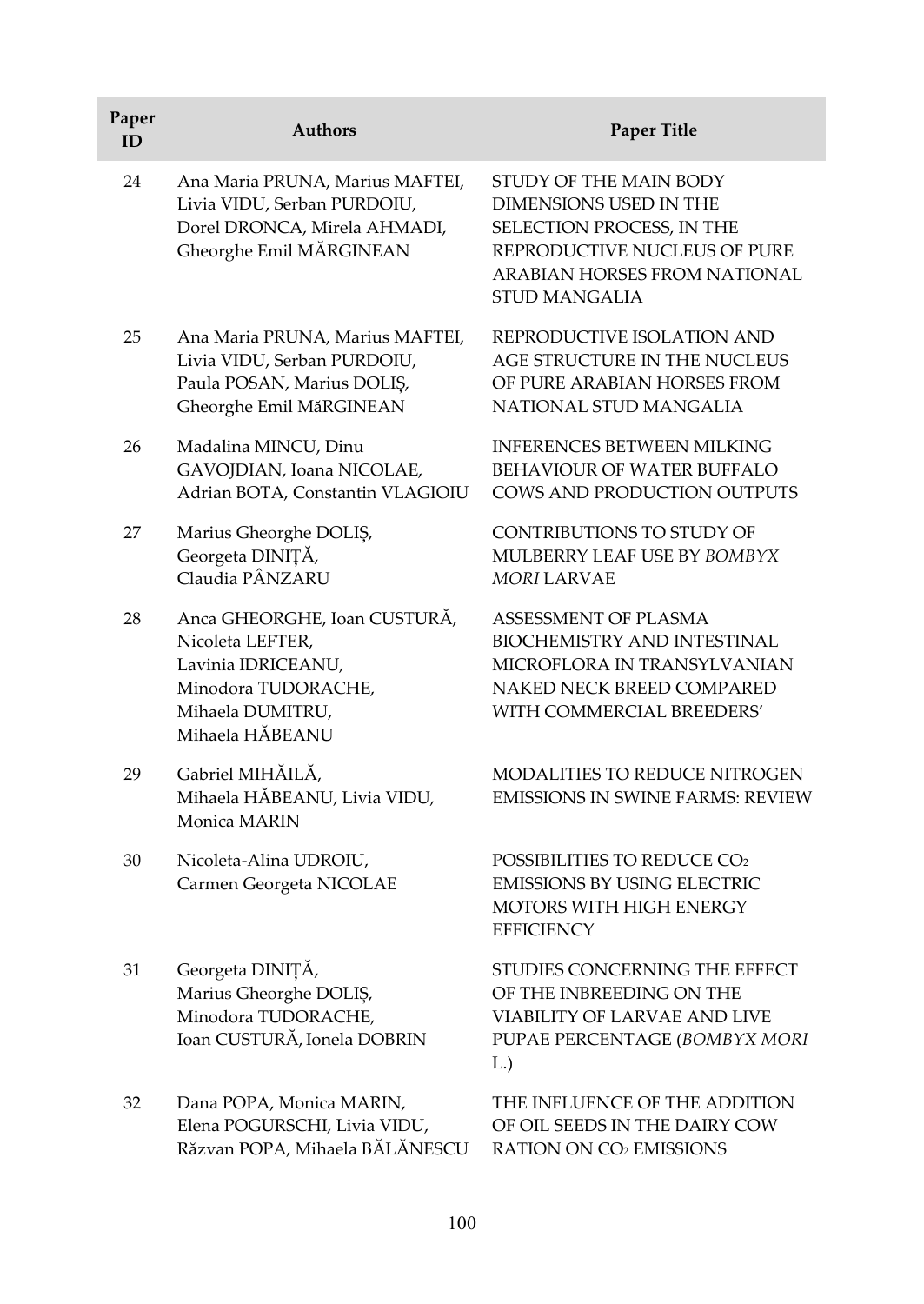| Paper<br>ID | <b>Authors</b>                                                                                | <b>Paper Title</b>                                                                                   |
|-------------|-----------------------------------------------------------------------------------------------|------------------------------------------------------------------------------------------------------|
| 33          | Lorel Dorin UNGUREANU,<br>Carmen Georgeta NICOLAE,<br>Paul Rodian TĂPĂLOAGĂ,<br>Monica MARIN  | <b>CURRENT WAYS TO IMPROVE</b><br><b>BROILER PRODUCTION</b><br><b>TECHNOLOGIES</b>                   |
| 34          | Cornelia BILȚIU DĂNCUȘ,<br>Cristina Ștefania NEGRE,<br>Livia VIDU,<br>Gheorghe Emil MĂRGINEAN | PARTIAL RESEARCH ON THE<br>EFFICIENCY OF DAIRY COW FARMS<br>BY DIMENSION AND GROWTH<br><b>SYSTEM</b> |
| 35          | Cipriana Maria CUCIUREANU,<br>Răzvan Mihail RADU-RUSU,<br>Marius Giorgi USTUROI               | STUDY OF THE PROFILE OF FATTY<br><b>ACIDS DETERMINED FOR HUBBARD</b><br><b>CAPONS</b>                |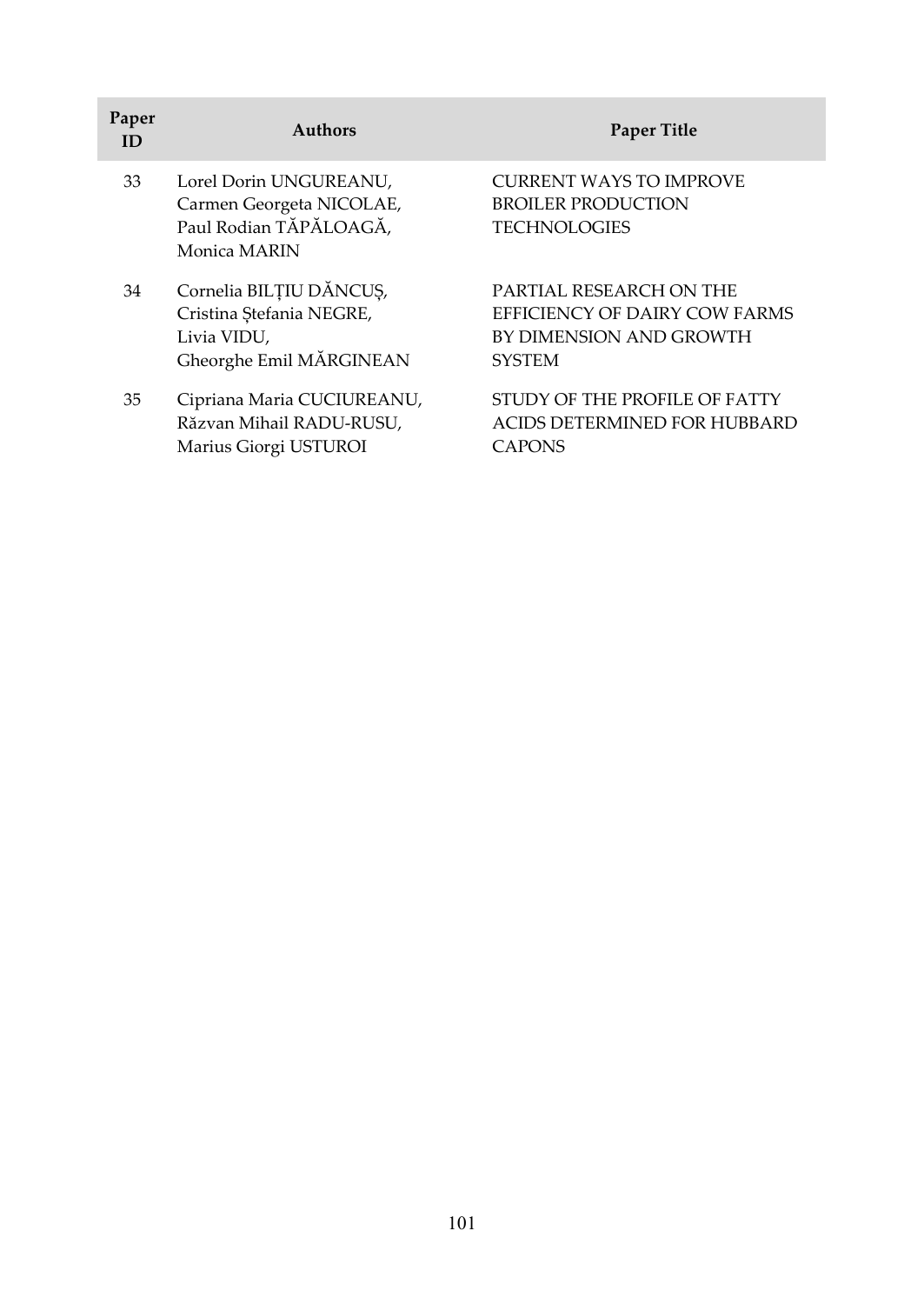# **SESSION TECHNOLOGIES OF THE AGRO FOOD PRODUCTS PROCESSING**

## *Session Chair: Lect. Dr. Nela DRAGOMIR*

| Paper<br>ID    | <b>Authors</b>                                                                                                                                    | Paper Title                                                                                                                                                     |
|----------------|---------------------------------------------------------------------------------------------------------------------------------------------------|-----------------------------------------------------------------------------------------------------------------------------------------------------------------|
| $\mathbf{1}$   | Ducu-Sandu STEF, Adrian RIVIS,<br>Teodor Ioan TRASCA, Mircea POP,<br>Gabriel HEGHEDUŞ-MÎNDRU,<br>Lavinia STEF, Adela MARCU                        | THE ENRICHMENT OF BREAD WITH<br><b>ALGAE SPECIES</b>                                                                                                            |
| 2              | Tsvetelina DIMITROVA,<br>Lora MONDESHKA,<br>Miroslav HRISTOV,<br>Tsvetomira BANCHEVA,<br>Nikolay MARKOV, Svetoslava<br>STOYCHEVA, Silviya IVANOVA | PHYSICOCHEMICAL COMPOSITION<br>AND FATTY ACIDS IN KEFIR FROM<br>MILK OF BULGARIAN WHITE DAIRY<br><b>GOAT BREED AND ITS CROSSINGS</b>                            |
| 3              | Nikolay MARKOV, Miroslav HRISTOV,<br>Tsvetomira BANCHEVA,<br>Svetoslava STOYCHEVA,<br>Tsvetelina DIMITROVA,<br>Lora MONDESHKA                     | BIOLOGICAL EFFICIENCY AND<br>CHEMICAL COMPOSITION OF COW<br>MILK FROM 'BULGARIAN RHODOPE<br><b>CATTLE' WITH DIFFERENT</b><br><b>GENOTYPE</b>                    |
| $\overline{4}$ | Doru NECULA,<br>Octavia Maria TAMAS-KRUMPE,<br>Daria FENEȘAN, Diana TODORAN,<br>Laurențiu OGNEAN                                                  | ASPECTS REGARDING THE<br>PRODUCTION AND THE HYGIENE-<br>SANITARY CONTROL OF THE<br>DORNA SWISS CHEESE                                                           |
| 5              | Diana PASARIN,<br>Andra-Ionela GHIZDAREANU,<br>Catalin MATEI,<br>Ana-Maria DUMITRASCU                                                             | THE INFLUENCE OF ESSENTIAL OILS<br>ON THE PHYSICAL-CHEMICAL AND<br>ORGANOLEPTIC PROPERTIES OF<br><b>ACACIA AND LINDEN HONEY</b>                                 |
| 6              | Iuliana BANU, Nicoleta MATEI,<br>Iuliana APRODU                                                                                                   | EFFICIENT VALORIZATION OF<br>DEFATTED WHEAT GERMS IN<br>BREAD MAKING BASED ON DOUGH<br>PROPERTIES AND BREAD QUALITY                                             |
| 7              | Gabriela FRUNZA, Ioan Mircea POP,<br>Cristina Gabriela RADU-RUSU,<br>Aida ALBU                                                                    | <b>IMPROVING THE QUALITY OF</b><br>PRODUCTS IN FOOD INDUSTRY.<br><b>APPLICATION OF QUALITY</b><br>FUNCTION DEVELOPMENT<br>METHODOLOGY FOR CHICKEN<br>LIVER PÂTÉ |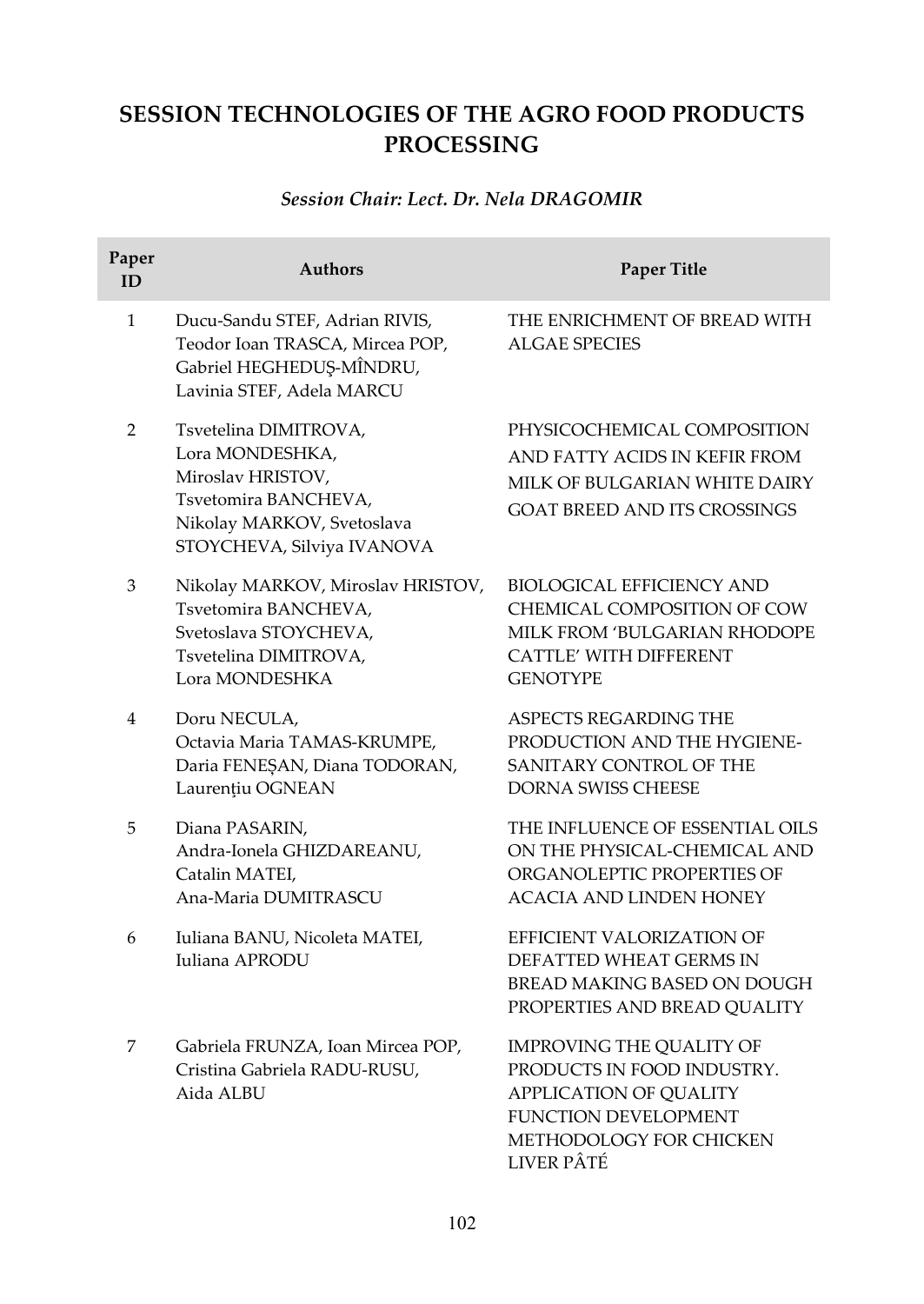| Paper<br>ID | <b>Authors</b>                                                                                                                                                                              | Paper Title                                                                                                                                      |
|-------------|---------------------------------------------------------------------------------------------------------------------------------------------------------------------------------------------|--------------------------------------------------------------------------------------------------------------------------------------------------|
| $\,8\,$     | Carmen Daniela PETCU,<br>Gabriel GÂJÂILĂ, Oana Diana MIHAI<br>(OPREA), Simona CĂLIN (NICOLAE),<br>Oana Mărgărita GHIMPEȚEANU,<br>Iuliana CODREANU,<br>Emilia CIOBOTARU-PÎRVU                | RESEARCH ON THE INFLUENCE OF<br>LACTATION STAGE ON GOAT'S<br>MILK CHARACTERISTICS                                                                |
| 9           | Paula POŞAN, Laurentiu OLTEANU,<br>Andra ŞULER, Lucica NISTOR,<br>Camelia HODOSAN,<br>Eugenia SOVAREL                                                                                       | <b>REMARKS ON CONSUMER</b><br><b>AWARENESS OF FOOD ADDITIVES</b><br>IN CHILDREN FOOD PRODUCTS                                                    |
| 10          | Camelia HODOSAN, Lucica NISTOR,<br>Paula POSAN, Daniela IANITCHI,<br>Sorin BARBUICA, Anca BORDIANU                                                                                          | RESEARCH ON THE GELLING AND<br><b>EMULSIFYING CAPACITY OF PECTIN</b><br>OBTAINED BY SEMISYNTHESIS AND<br>USED IN THE FOOD INDUSTRY               |
| 11          | Alexandru Țachi GRAPĂ,<br>Nicoleta DEFTA, Izabela OPREA                                                                                                                                     | STUDY ON CONSUMER<br>CONFIDENCE IN THE FOOD<br>PRODUCTS LABELLING SYSTEM                                                                         |
| 12          | Gabriel Iuliu MALOȘ,<br>Gabriela MALOȘ                                                                                                                                                      | RESEARCH ON THE SAFETY AND<br>RESILIENCE OF THE MEAT AND<br>MEAT PRODUCTS SECTOR IN<br><b>ROMANIA</b>                                            |
| 13          | Gabriela MALOȘ,<br>Gabriel Iuliu MALOȘ                                                                                                                                                      | RESEARCH ON THE MILK SECTOR<br><b>TO REALIZE ROMANIA'S</b><br><b>RESILIENCE</b>                                                                  |
| 14          | Adriana-Ioana MORARU MANEA,<br>Diana-Nicoleta RABA,<br>Carmen Daniela PETCU,<br>Ileana COCAN, Andreea ILAS<br>CADARIU, Diana MOIGRADEAN,<br>Mariana-Atena POIANA                            | <b>IMPACT OF USING DEHYDRATED</b><br>FRUITS POWDER AS NATURAL<br>ANTIOXIDANT ON SENSORY<br>PROPRIETIES OF NITRITE-FREE<br><b>SALAMI FORMULAS</b> |
| 15          | Delia-Gabriela DUMBRAVA,<br>Diana-Nicoleta RABA,<br>Camelia MOLDOVAN, Mirela-Viorica<br>POPA, Corina Dana MISCA,<br>Mariana-Atena POIANA,<br>Diana-Veronica DOGARU,<br>Carmen Daniela PETCU | ANTIOXIDANT AND NUTRITIONAL<br><b>CHARACTERISTICS OF TWO</b><br>INNOVATIVE SUGAR FREE FRUIT<br><b>JELLIES</b>                                    |

I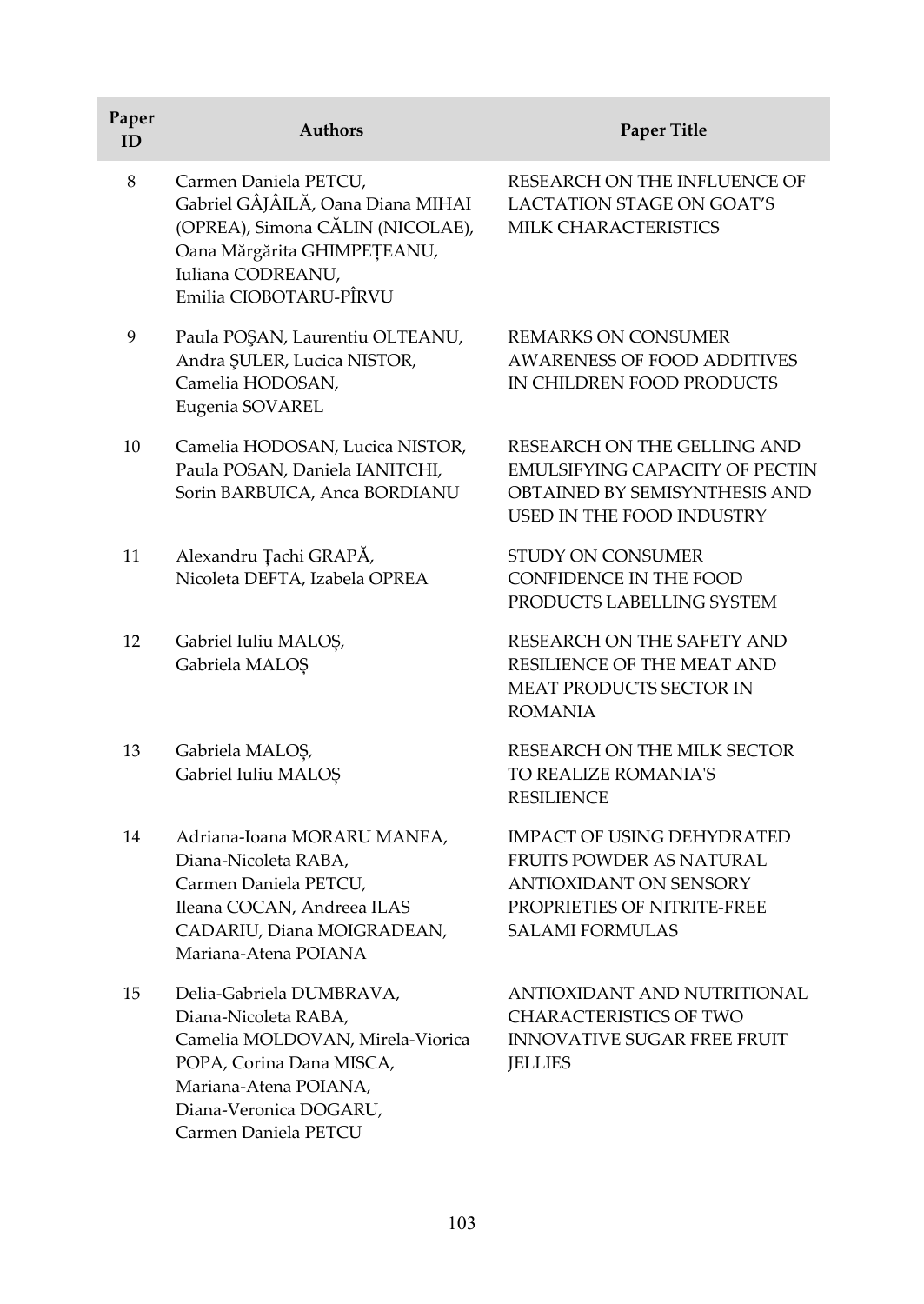| Paper<br>ID | <b>Authors</b>                                                                                                                                             | Paper Title                                                                                                                                        |
|-------------|------------------------------------------------------------------------------------------------------------------------------------------------------------|----------------------------------------------------------------------------------------------------------------------------------------------------|
| 16          | Adina Alexandra BAICU,<br>Elisabeta Elena POPA,<br>Mona Elena POPA                                                                                         | UNDERSTANDING THE PERCEPTION<br>AND BEHAVIOUR OF ROMANIAN<br><b>CONSUMERS REGARDING THE USE</b><br>OF NANOTECHNOLOGY IN FOOD<br>AND FOOD PACKAGING |
| 17          | Ovidiu MĂRCULESCU,<br>Cristian ŞERBANCEA,<br>Elena Claudia GRADEA,<br>Augustin SEMENESCU                                                                   | THE INFLUENCE OF TEMPERATURE<br>ON THE STABILITY OF REFERENCE<br><b>MATERIALS</b>                                                                  |
| 18          | Ovidiu MĂRCULESCU, Nastasia BELC,<br>Roxana-Maria MARINESCU,<br>Cristian ŞERBANCEA,<br>Augustin SEMENESCU                                                  | THE INFLUENCE OF FOOD MATRIX<br>IN THE DEVELOPMENT OF<br>REFERENCE MATERIALS                                                                       |
| 19          | Paul Corneliu BOIȘTEANU,<br>Roxana LAZĂR,<br>Diana Remina MANOLIU,<br>Mihai Cătălin CIOBOTARU,<br>Marius Mihai CIOBANU                                     | INFLUENCE OF INJECTION LEVEL<br>AND QUANTITIES OF BRINE<br><b>INGREDIENTS ON THE SENSORY</b><br>QUALITY OF BEEF PASTRAMI                           |
| 20          | Marius Mihai CIOBANU,<br>Diana Remina MANOLIU,<br>Mihai Cătălin CIOBOTARU,<br>Florin Daniel LIPŞA,<br>Alina Narcisa POSTOLACHE,<br>Paul Corneliu BOIȘTEANU | <b>INFLUENCE OF QUANTITIES OF</b><br><b>RAW MATERIALS AND</b><br>MATURATION TIME ON THE<br>SENSORY QUALITY OF DRIED BABIC<br><b>SAUSAGES</b>       |
| 21          | Ioana Cristina SERBAN,<br>Nela DRAGOMIR, Livia VIDU                                                                                                        | STUDY OF BEHAVIOR OF SCHOOL<br><b>CHILDREN ON MILK</b><br>CONSUMPTION IN SCHOOL<br><b>PROGRAM</b>                                                  |
| 22          | Sorin NITU, Mihaela GEICU-CRISTEA,<br>Ionut RANGA, Daniela BALAN,<br>Florentina MATEI                                                                      | OBTAINING AN ASSORTMENT OF<br>FRESH CHEESE BY COAGULATION<br>WITH LETTUCE (LACTUCA SATIVA)<br><b>EXTRACT</b>                                       |
| 23          | Elena Narcisa POGURSCHI,<br>Dana Cătălina POPA,<br>Tomita DRAGOTOIU,<br>Andreea Ioana RUSU                                                                 | <b>TECHNOLOGICAL ADVANTAGES OF</b><br>METHODS FOR THE SIMULTANEOUS<br>DETECTION OF SEVERAL CLASSES<br>OF ANTIBIOTIC RESIDUES IN<br>CHICKEN MEAT    |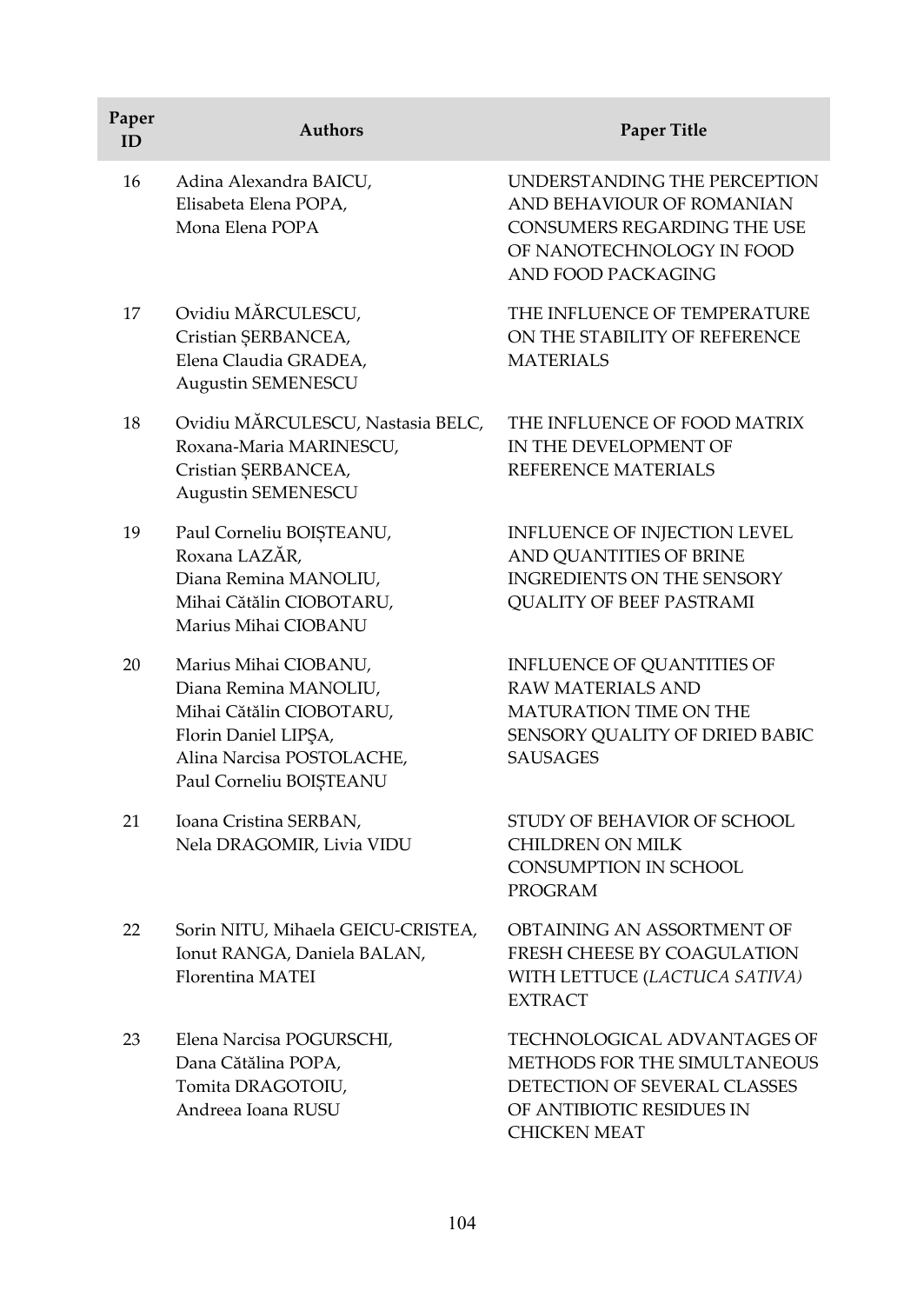# **SESSION WILD LIFE MANAGEMENT, FISHERY AND AQUACULTURE**

# *Session Chair: Assoc. Prof. Dr. Ion RĂDUCUŢĂ*

| Paper<br>ID  | <b>Authors</b>                                                                                                                   | <b>Paper Title</b>                                                                                                                                                                                                 |
|--------------|----------------------------------------------------------------------------------------------------------------------------------|--------------------------------------------------------------------------------------------------------------------------------------------------------------------------------------------------------------------|
| $\mathbf{1}$ | Marcel Daniel POPA,<br>Elena MOCANU,<br>Viorica SAVIN,<br>Floricel Maricel DIMA,<br>Neculai PATRICHE                             | <b>MACRONUTRIENTS MODIFICATION</b><br>IN THE MUSCLE OF COMMON CARP<br>(CYPRINUS CARPIO) DURING<br><b>WINTER</b>                                                                                                    |
| 2            | Viorica SAVIN,<br>Elena MOCANU,<br>Floricel Maricel DIMA,<br>Neculai PATRICHE,<br>Marcel Daniel POPA,<br>Victor CRISTEA          | RESEARCH ON THE FULTON<br>CONDITION FACTOR, THE HEPATO-<br>SOMATIC INDEX AND THE<br>BIOCHEMICAL COMPOSITION OF<br>CARP (CYPRINUS CARPIO) FROM 3<br>DIFFERENT SOURCES, IN ROMANIA                                   |
| 3            | Alik ASANOV,<br>Aleksey NOSOV,<br>Olga TAGIROVA,<br>Denis MURZIN                                                                 | FISHERY VALUE OF THE CHANNEL<br><b>WATER-LIFTING POND-TYPE</b><br>RESERVOIRS ON THE TRUEV RIVER<br>IN PENZA REGION (RUSSIA)                                                                                        |
| 4            | Magdalena TENCIU,<br>Elena SÎRBU,<br>Victor CRISTEA,<br>Neculai PATRICHE,<br>Floricel Maricel DIMA,<br>Veta NISTOR, Mirela CREȚU | THE SYNERGISTIC EFFECT OF<br>TECHNOMOS® PREBIOTIC AND<br>BETAPLUS® PROBIOTIC ON THE<br><b>GROWTH AND BIOCHEMICAL</b><br><b>COMPOSITION OF NILE TILAPIA</b><br>JUVENILES (OREOCHROMIS<br>NILOTICUS, LINNAEUS, 1758) |
| 5            | Gheorghe DOBROTĂ,<br>Victor CRISTEA,<br>Ira Adeline SIMIONOV,<br>Nicoleta Georgeta DOBROTĂ,<br>Ştefan Mihai PETREA               | <b>EXPERIMENTAL RESULTS</b><br>REGARDING THE GROWTH OF<br>PIKEPERCH (SANDER LUCIOPERCA -<br>LINNAEUS, 1758) IN THE FIRST YEAR<br><b>IN PONDS</b>                                                                   |
| 6            | Daniela RADU,<br>Mioara COSTACHE,<br>Nino MARICA, Alin BARBU,<br>Carmen Georgeta NICOLAE                                         | <b>INNOVATIVE TREATMENT TO</b><br>COMBAT PHILOPOD CRUSTACEAN<br>(Cyzicus sp.) IN FISH NURSERIES                                                                                                                    |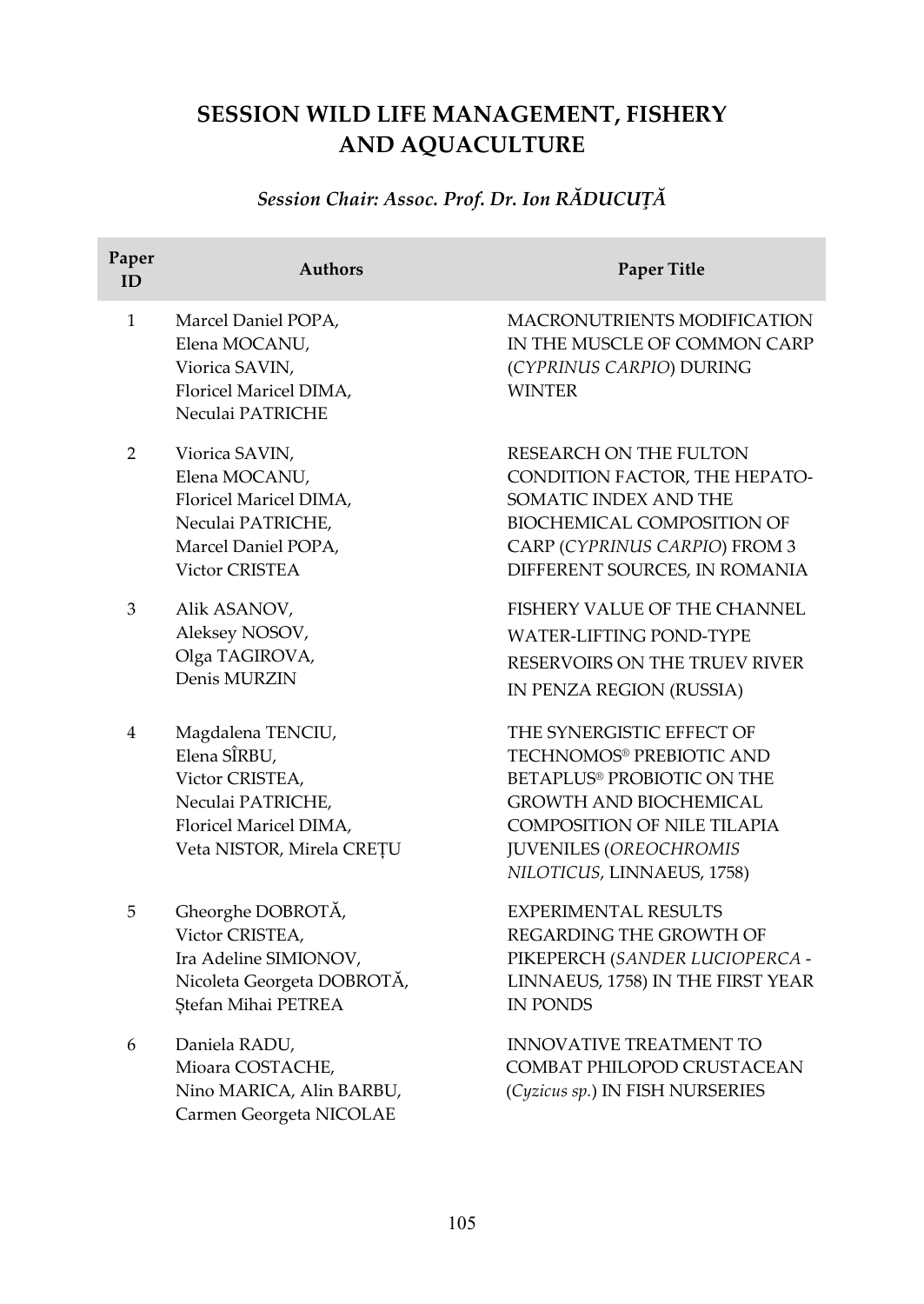| Paper<br>ID | <b>Authors</b>                                                                                                                             | Paper Title                                                                                                                                                |
|-------------|--------------------------------------------------------------------------------------------------------------------------------------------|------------------------------------------------------------------------------------------------------------------------------------------------------------|
| 7           | Mirela CREȚU, Lorena DEDIU,<br>Marian-Tiberiu COADĂ,<br>Cristian RÎMNICEANU,<br>Săndița PLĂCINTĂ,<br>Maria Desimira STROE,<br>Ion VASILEAN | <b>COMPARATIVE STUDY ON THE</b><br><b>GROWTH AND DEVELOPMENT OF</b><br>THYME AND BASIL HERBS IN<br>AQUAPONIC SYSTEM AND<br>HYDROPONIC SYSTEM               |
| 8           | Maria Desimira STROE,<br>Raluca Cristina GURIENCU,<br>Liliana ATHANOSOUPOLOS,<br>Gabriel ION, Elena COMAN,<br>Elena Eugenia MOCANU         | <b>HEALTH PROFILE OF SOME</b><br>FRESHWATER FISHES COLLECTED<br>FROM DANUBE RIVER SECTOR (KM<br>169-197) IN RELATION TO WATER<br><b>QUALITY INDICATORS</b> |
| 9           | Maria Desimira STROE,<br>Mirela CREȚU,<br>Daniela Cristina IBĂNESCU,<br>Sorin Ștefan STANCIU,<br>Neculai PATRICHE                          | <b>ESTIMATION OF GROWTH</b><br>PARAMETERS AND MORTALITY<br>RATE FOR COMMON CARP AND<br>PRUSSIAN CARP FROM DANUBE<br><b>DELTA</b>                           |
| 10          | Daniela Cristina IBĂNESCU,<br>Lorena DEDIU                                                                                                 | GROWTH OF BREAM, ABRAMIS<br>BRAMA (LINNAEUS, 1758), IN THE<br>ROMANIAN SECTION OF THE<br><b>DANUBE RIVER</b>                                               |
| 11          | Ionel IVAN,<br>Carmen Gabriela CONSTANTIN,<br>Monica Paula MARIN, Paula POSAN,<br>Carmen Georgeta NICOLAE                                  | ANALYSIS ON THE USE OF NEW<br><b>INGREDIENTS IN TROUT FEED</b>                                                                                             |
| 12          | Mihaela MOCANU,<br>Lucian OPREA, Mirela CREȚU,<br>Anca-Nicoleta (SĂVESCU) CORDELI,<br>Lorena DEDIU                                         | <b>MEAT BIOCHEMICAL</b><br><b>COMPOSITION OF SOME FISHES</b><br>FROM DANUBE RIVER, ROMANIA                                                                 |
| 13          | Diana KIRIN,<br>Mariya CHUNCHUKOVA                                                                                                         | BIODIVERSITY AND STRUCTURE OF<br>THE HELMINTH COMMUNITIES OF<br>CARASSIUS GIBELIO (BLOCH, 1782)<br>FROM THE TUNDZHA RIVER,<br><b>BULGARIA</b>              |
| 14          | Cristian Mihael LEONOV,<br>Maria Desimira STROE,<br>Livia VIDU, Paul TĂPĂLOAGĂ,<br>Carmen Georgeta NICOLAE                                 | RESEARCH STATE OF ALOSA<br>IMMACULATA (BENNETT, 1835)<br>STOCKS FROM ROMANIAN SECTOR<br>OF DANUBE - SHORT OVERVIEW                                         |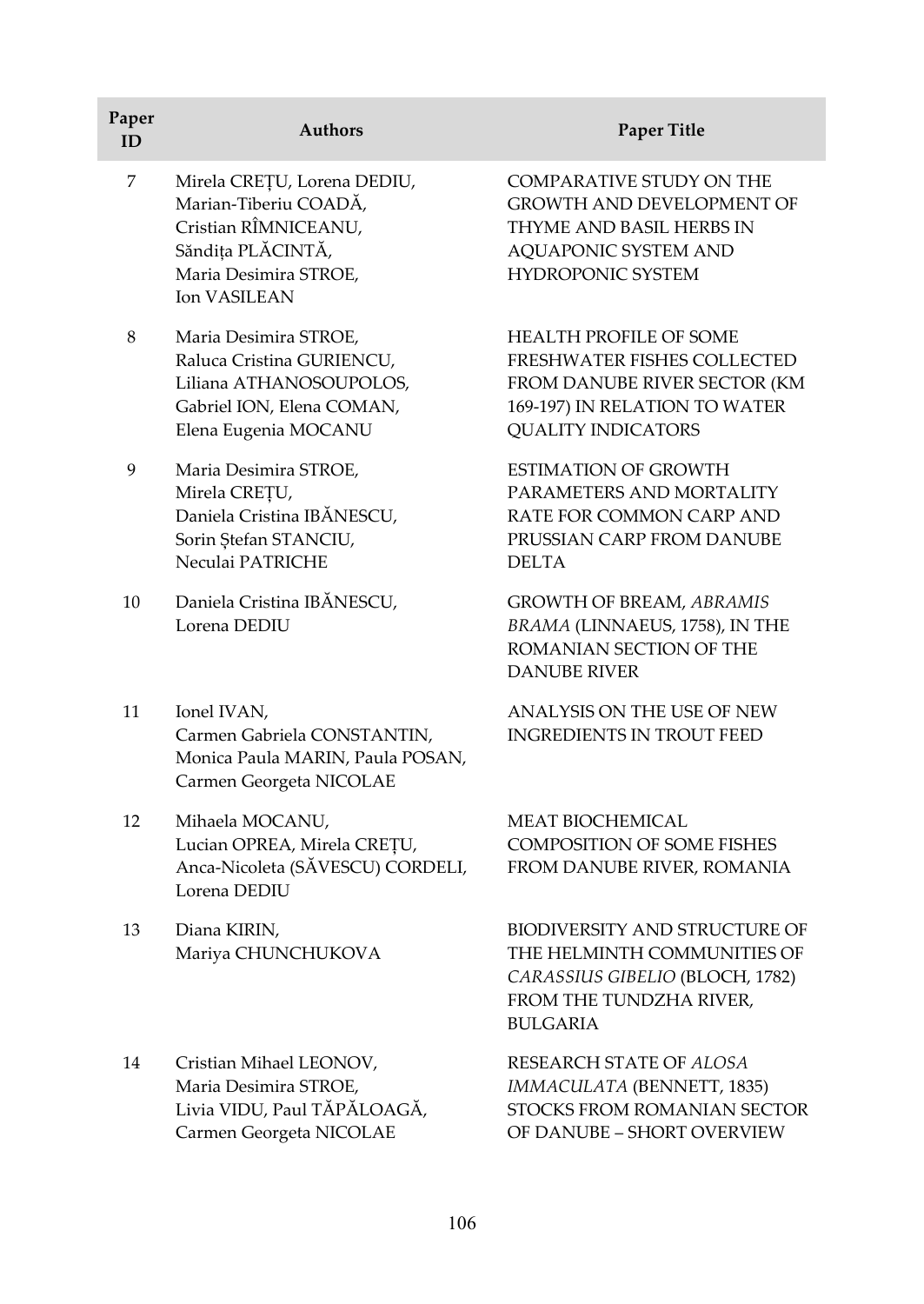| Paper<br>ID | <b>Authors</b>                                                                                                                             | <b>Paper Title</b>                                                                                                                               |
|-------------|--------------------------------------------------------------------------------------------------------------------------------------------|--------------------------------------------------------------------------------------------------------------------------------------------------|
| 15          | Liana Mihaela FERICEAN,<br>Ioan BĂNĂȚEAN-DUNEA,<br>Mihaela OSTAN,<br>Silvia PRUNAR,<br>Florin PRUNAR,<br>Ramona STEF,<br>Olga RADA         | OBSERVATION ON THE FEEDING<br>BEHAVIOR OF ORPHANED BABY<br>RED SQUIRRELS SCIURUS VULGARIS<br>RAISED IN CAPTIVITY BETWEEN<br>3 AND 12 WEEKS       |
| 16          | Elena MOCANU,<br>Floricel Maricel DIMA,<br>Viorica SAVIN,<br>Marcel Daniel POPA,<br>Neculai PATRICHE                                       | THE EFFECT OF DIETS WITH<br>ADDED GRAPE MARC ON GROWTH<br>PARAMETERS AND MEAT QUALITY<br>OF CARP (CYPRINUS CARPIO)                               |
| 17          | Cristian RÎMNICEANU,<br>Mirela CREȚU,<br>Marian Tiberiu COADĂ,<br>Angelica DOCAN,<br>Lorena DEDIU                                          | <b>GROWTH AND SURVIVAL RATE OF</b><br>STURGEON HYBRID BESTER 9 ×<br>BELUGA & JUVENILES REARED IN A<br>RECIRCULATING AQUACULTURE<br><b>SYSTEM</b> |
| 18          | Aurelia NICA,<br>Mihai-Stefan PETREA,<br>Ira-Adeline SIMIONOV,<br>Alina ANTACHE,<br><b>Victor CRISTEA</b>                                  | ECOLOGICAL IMPACT OF<br>EUROPEAN BEAVER, CASTOR FIBER                                                                                            |
| 19          | Stilyana YANEVA,<br>Gradimir GRADEV,<br>Tatyana BILEVA                                                                                     | DIFFERENT TYPES OF NEST BOXES<br>USED BY LESSER KESTREL (FALCO<br>NAUMANNI) AFTER BEING<br>RECOVERED AS A BREEDER IN<br><b>BULGARIA</b>          |
| 20          | Diana MOISA (DANILOV),<br>Lorena DEDIU,<br>Valentina COATU,<br>Nicoleta DAMIR                                                              | EFFECT OF SOME WATERBORNE<br>PHARMACEUTICALS ON FISH<br><b>HEALTH</b>                                                                            |
| 21          | Liana Mihaela FERICEAN,<br>Mihaela OSTAN,<br>Olga Alina RADA,<br>Mihaela IVAN,<br>Silvia PRUNAR,<br>Florin PRUNAR,<br>Ionuț BĂNĂȚEAN-DUNEA | OBSERVATION ON SOCIAL<br>BEHAVIOUR OF OSTRICH<br>(STRUTHIO CAMELUS) IN<br><b>CAPTIVITY</b>                                                       |